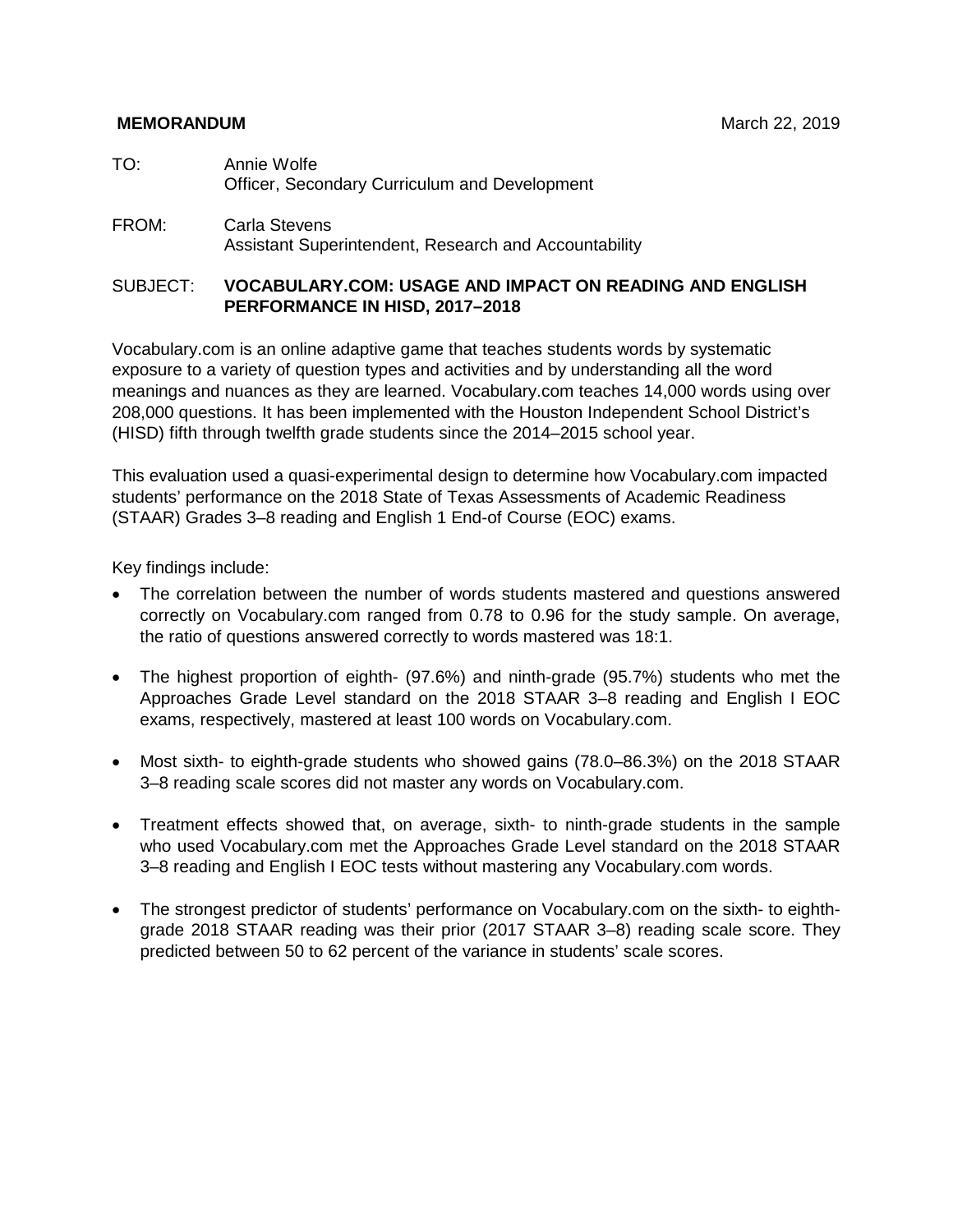Further distribution of this report is at your discretion. Should you have any questions, please contact me at 713-556-6700.

CarlaSterin CUS

Attachment

cc: Noelia Longoria Jessica Chevalier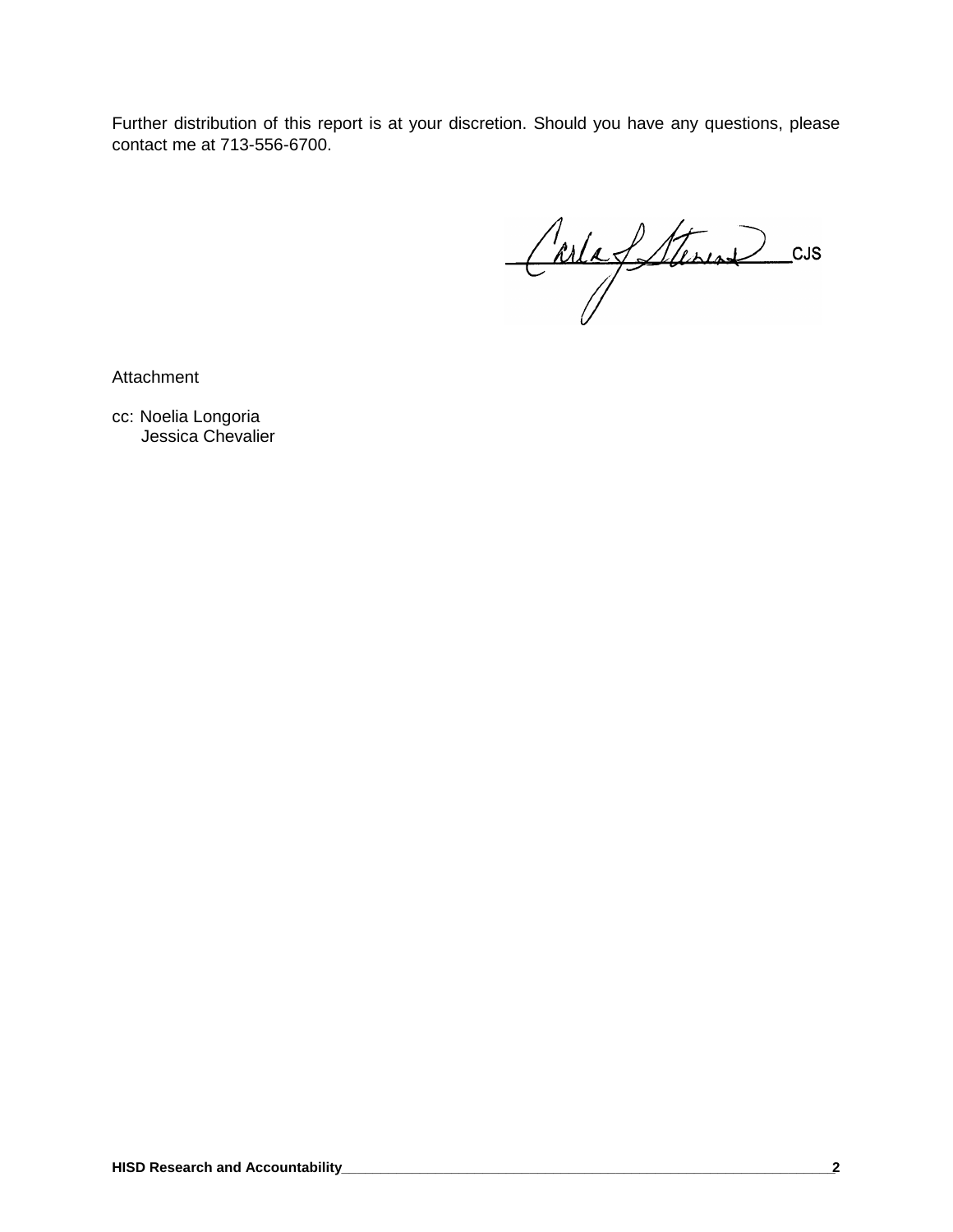## **Houston Independent School District**

## **RESEARCH** Educational Program Report

**Vocabulary.com: USage and impact on reading and english performance in Hisd, 2017-2018**

# HISD Research and Accountability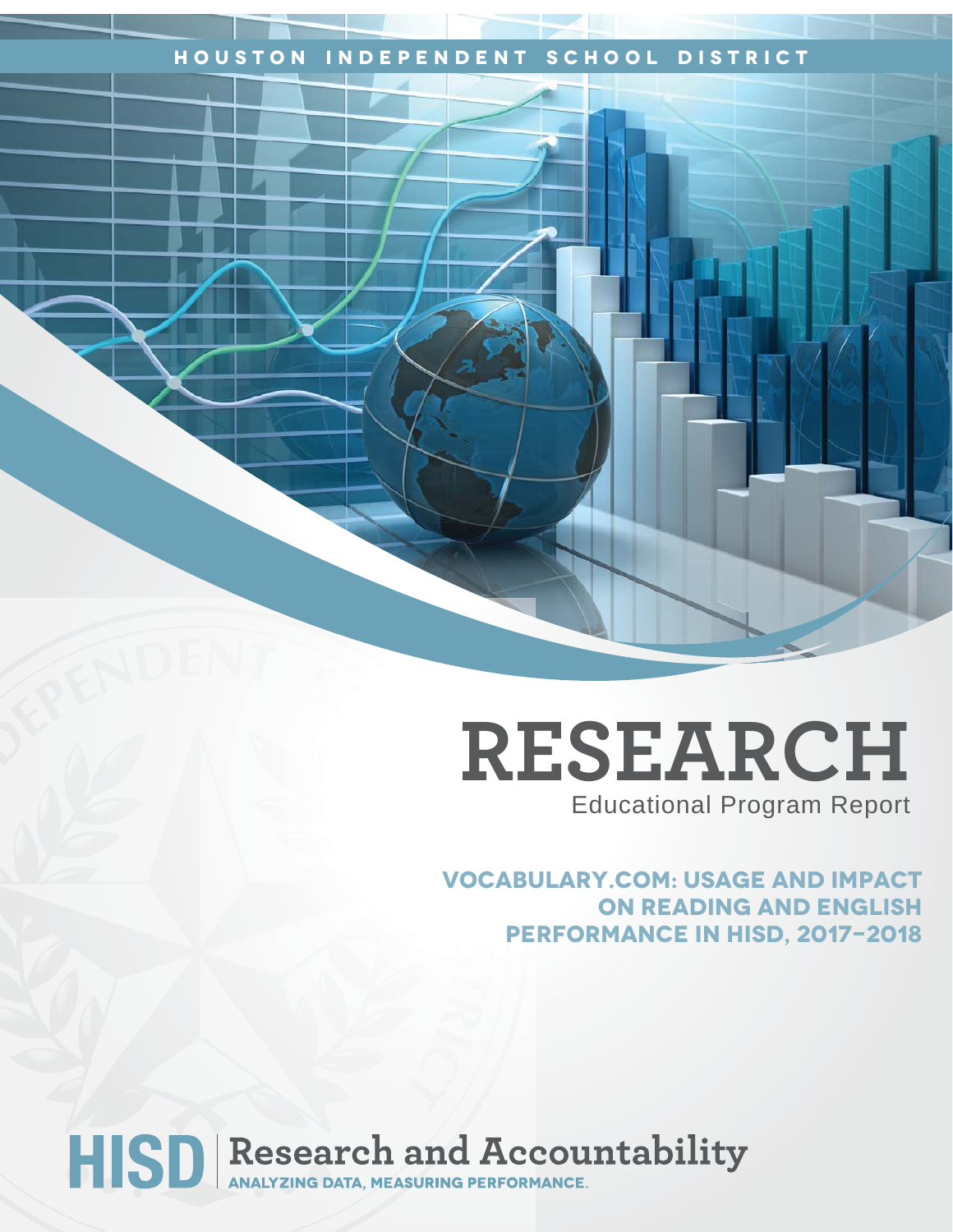

## **2019 Board of Education**

**Diana Dávila**  President

**Holly Maria Flynn Vilaseca** First Vice President

**Elizabeth Santos**  Second Vice President

**Sergio Lira Secretary** 

**Susan Deigaard** Assistant Secretary

**Wanda Adams Jolanda Jones Rhonda Skillern-Jones Anne Sung**

**Grenita Lathan, Ph.D.**  Interim Superintendent of Schools

**Carla Stevens** Assistant Superintendent Department of Research and Accountability

**Ted D. Serrant, Ph.D.** Sr**.** Research Specialist

**Venita R. Holmes, Dr.PH.**  Research Manager

**Houston Independent School District** Hattie Mae White Educational Support Center 4400 West 18th StreetHouston, Texas 77092-8501

#### **www.HoustonISD.org**

It is the policy of the Houston Independent School District not to discriminate on the basis of age, color, handicap or disability, ancestry, national origin, marital status, race, religion, sex, veteran status, political affiliation, sexual orientation, gender identity and/or gender expression in its educational or employment programs and activities.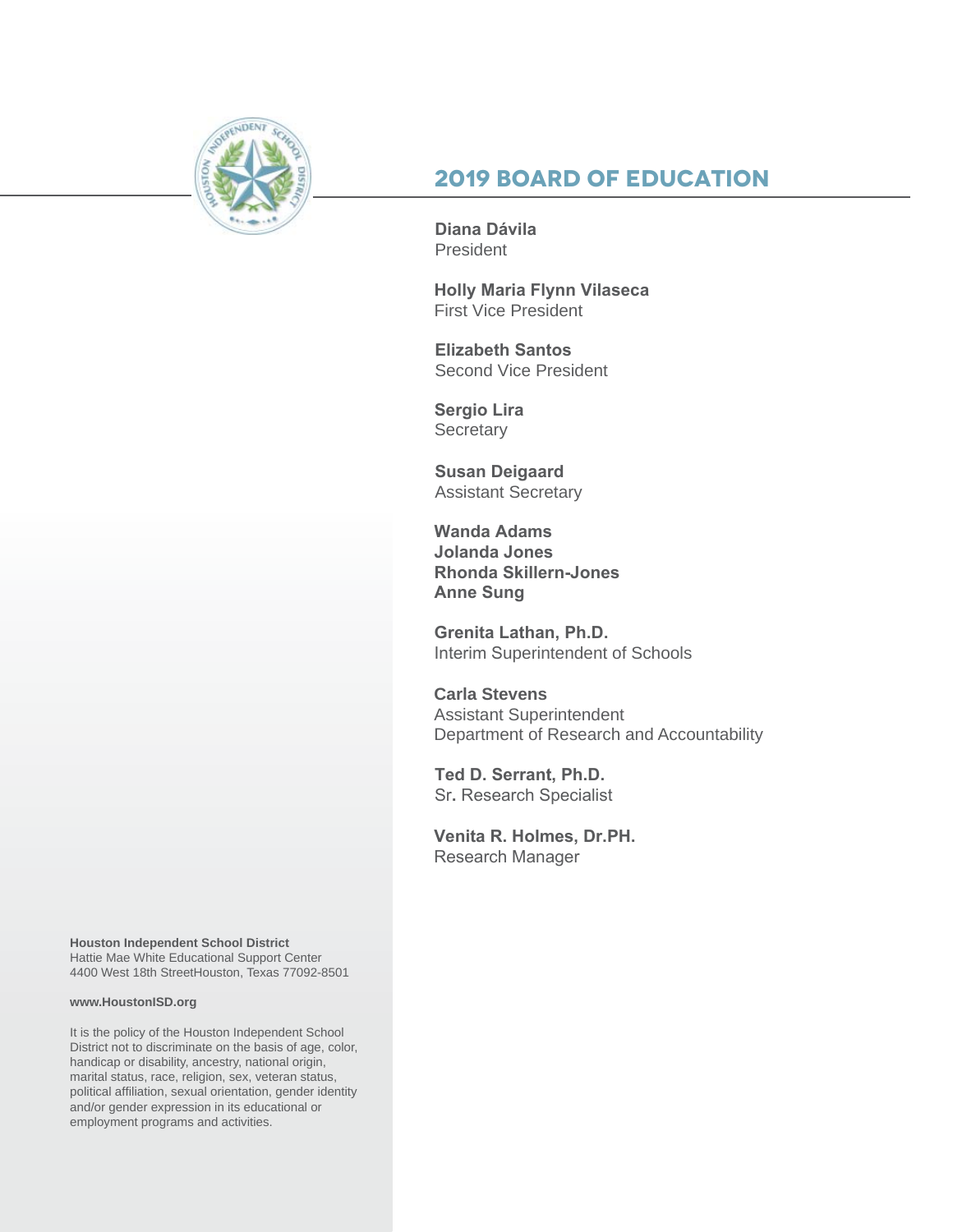## **VOCABULARY.COM: USAGE AND IMPACT ON READING AND ENGLISH PERFORMANCE IN HISD, 2017–2018**

#### **Executive Summary**

According to its website, Vocabulary.com is an online-based adaptive game that teaches students words by systematic exposure to a variety of question types and activities and understanding all the word meanings and nuances as they are learned (Vocabulary.com, n.d). Vocabulary.com teaches 14,000 words using over 208,000 questions. Fifth- to twelfth-grade students in the Houston Independent School District (HISD) have been using Vocabulary.com since the 2014–2015 school year. This report is an evaluation of the effect of Vocabulary.com on the reading and English performance of sixth- to twelfth-grade student participants. The report, however, focused on the sixth to ninth grades and particularly, the eighth and ninth grade, which had the largest number of students in the sample of 3,869. Students who answered at least one question on Vocabulary.com, were first-time testers, and had a score on the 2018 State of Texas Assessments of Academic Readiness (STAAR) 3–8 or the English I End-of-Course (EOC) regular tests were included in the sample. Students' participation was incentivized with prizes and there were shout-outs for high performing students. In addition, students participated in a national Vocabulary Bowl.

The evaluation used a quasi-experimental design, multivalued treatment effects, descriptive and regression analyses, and KonFound-It© (a software for validating inference) to determine how Vocabulary.com impacted students' performance on the 2018 STAAR 3–8 reading and EOC English I exams.

#### **Key findings**

- The correlation between the number of words students mastered and questions answered correctly on Vocabulary.com ranged from 0.77 to 0.96 for the study sample. On average, the ratio of questions answered correctly to words mastered was 18:1.
- The highest proportion of eighth- (97.6%) and ninth-grade (95.7%) students who met the Approaches Grade Level standard on the 2018 STAAR 3–8 reading and English I EOC assessments, respectively, mastered at least 100 words on Vocabulary.com.
- Larger percentages of sixth- to eighth-grade students (78.0–86.3%) who showed gains in their 2018 STAAR 3–8 reading scale scores did not master any words on Vocabulary.com.
- Treatment effects showed that, on average, sixth- to ninth-grade students in the sample who used Vocabulary.com met the Approaches Grade Level standard on the 2018 STAAR 3–8 reading and English I EOC tests without mastering any Vocabulary.com words.
- Eighth-grade students who mastered at least 100 words on Vocabulary.com, would have, on average, met the Masters Grade Level standard, and ninth-grade students who mastered at least one word on Vocabulary.com would have, on average, met the Meets Grade Level Standard on the 2018 STAAR 3–8 reading exams.
- The strongest predictor of students' performance on the sixth- to eighth-grade 2018 STAAR 3–8 reading exam was their prior (2017 STAAR 3–8) reading scale score, accounting for between 50 to 62 percent of the variance in students' scale scores. Vocabulary.com indicators were not statistically significant predictors of STAAR performance.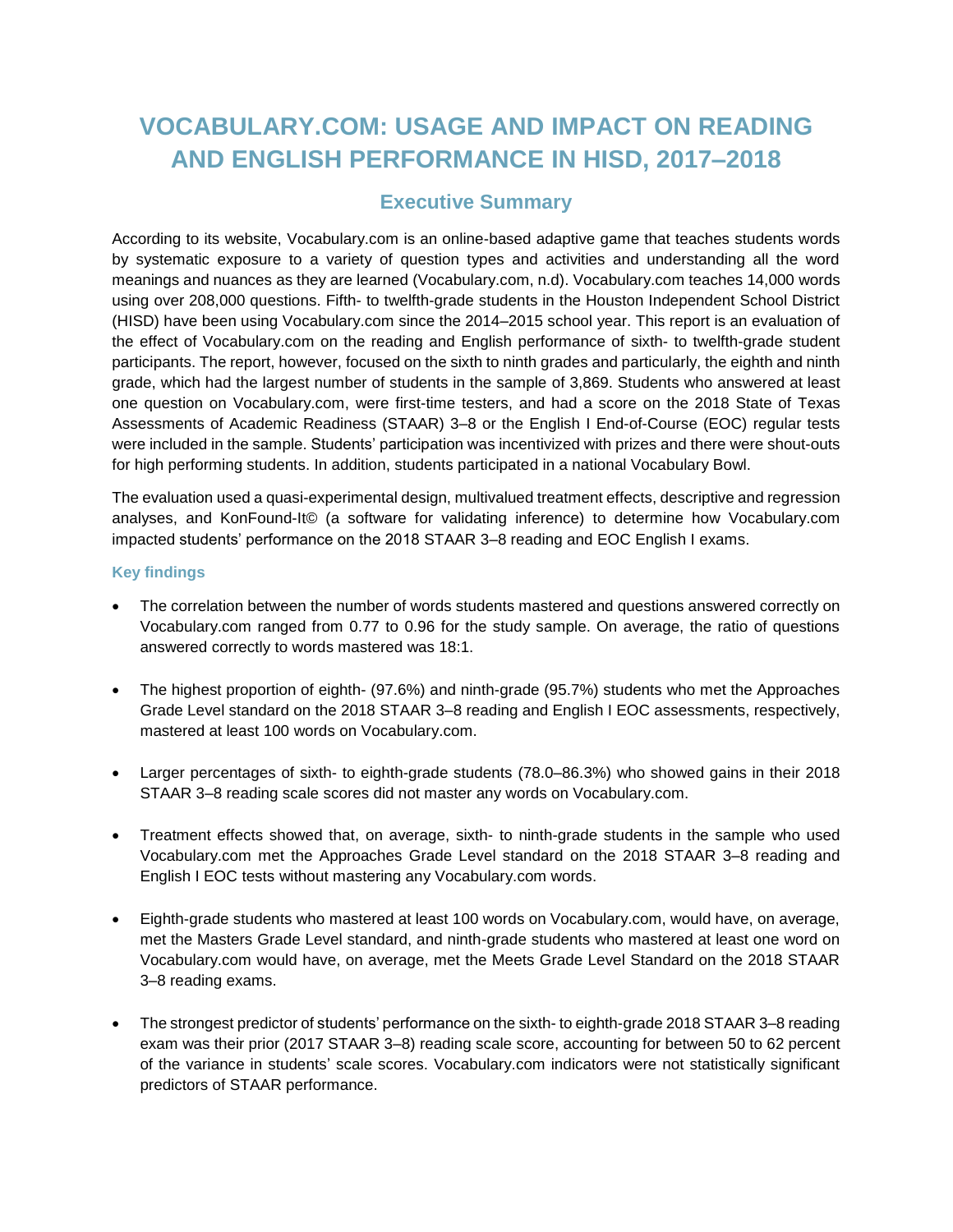#### **Recommendations**

- Greater effort may have to be made to increase the number of students who consistently use Vocabulary.com because when disaggregated, fewer students in the sample had mastered more than 20 words compared to those who mastered no words or less than 20 words.
- Classroom observations and participant surveys may be required in future evaluations to determine how Vocabulary.com is incorporated into classroom instruction and how it is promoted to achieve the kind of sustained use that is necessary for word mastery since, on average, students mastered one word for every 18 questions answered correctly.
- Evaluation assessments that are more compatible with the word content in Vocabulary.com may be required to determine its true impact on learning, given that the positive relationship between question answered and word mastery is already established, but its correlation to STAAR test scores was weak and its predictability on STAAR was not statistically significant.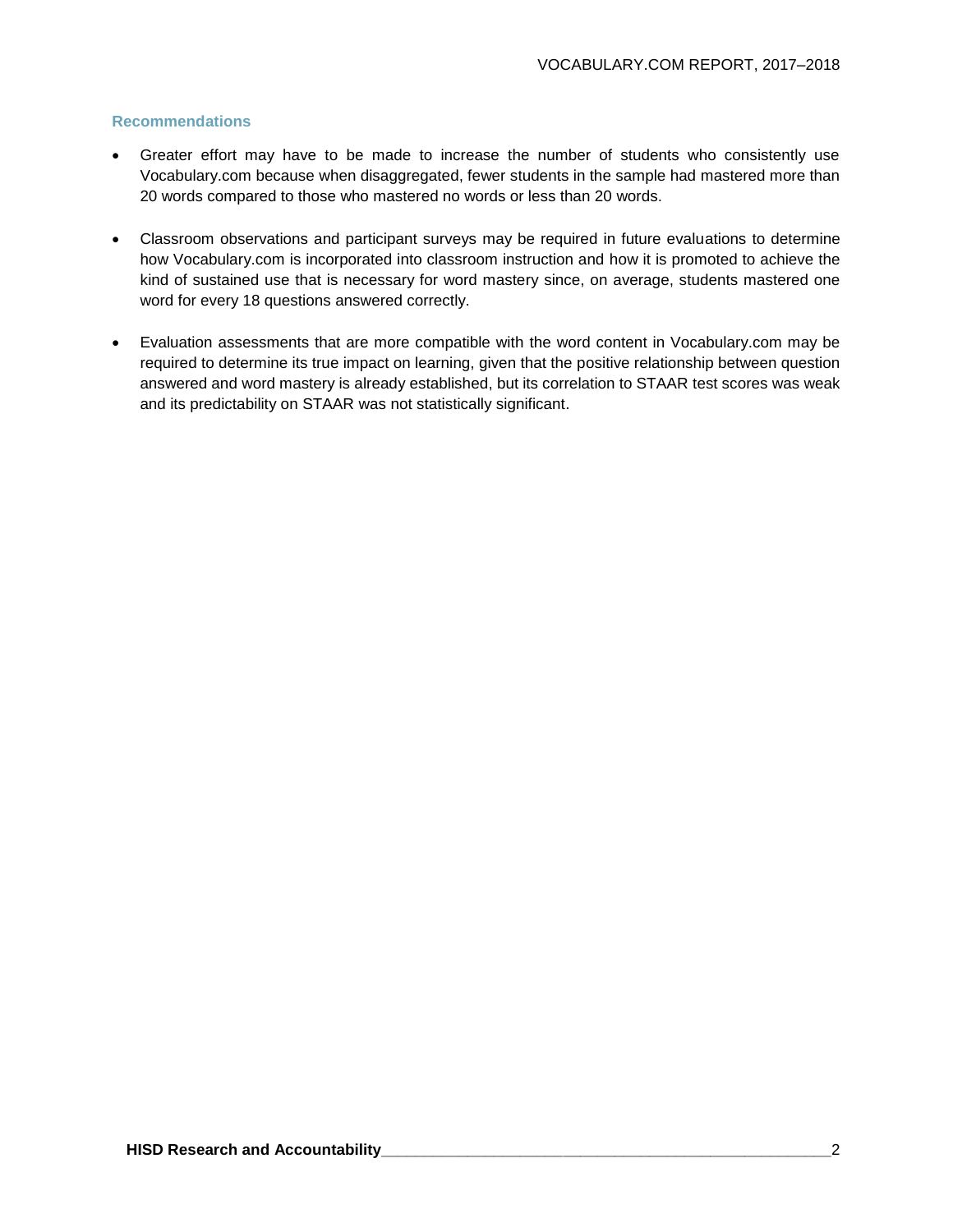### **Introduction**

Commenting on Scientifically-Based Reading Research (SBRR), Moats (2007) asserts that "as children progress in reading, the variance between good and poor readers is increasingly explained by students' knowledge of vocabulary: the more vocabulary one commands, the more fluid and accurate one's reading knowledge" (p. 16). Low-income preschoolers who come to school without a strong vocabulary experience have a lasting disadvantage. They only know about half as many words as their middle-class counterparts on starting school and acquire additional vocabulary at a slower rate (Moats, 2007). Moats (2007) recommended continued instruction in word meaning tied to content learning and teachers' own verbal habits as strategies for improving student vocabulary.

The U.S. Department of Education, What Works Clearinghouse (WWC), recommended the provision of extensive and varied vocabulary instruction to include in-depth teaching of essential content words, and the "use of instructional time to address the meaning of common words, phrases, and expressions not yet learned" as they provide strong evidence of vocabulary effectiveness (Gersten, Baker, & Shanahan, et al., 2007, p. 19 ). This report focuses on English learners. Given the importance of vocabulary in overall learning, reading comprehension, and fleuncy, the Houston Independent School District (HISD) has provided access to Vocabulary.com as part of its digital resources available to all teachers on the Hub (the district's learning management system).

According to its website, Vocabulary.com is an online platform for introducing students to new words and building their vocabulary by systematically exposing them to a wide array of question types, real world examples, and activities (Vocabulary.com, n.d.). It combines a "smart" dictionary with an adaptive learning game for mastering new words. Vocabulary.com is premised on the belief that students only master a word after they have demonstrated an understanding of all the word's meanings and have encountered it in multiple contexts (Vocabulary.com, n.d.). Vocabulary.com serves students from fifth grade to adulthood and teaches over 14,000 words using over 208,000 questions and the science of learning to model how new words are learned. Vocabulary.com personalizes students' learning experiences by comparing their answers to hundreds of millions of other answers given by other Vocabulary.com readers and choosing the best just-in-time questions for users (Vocabulary.com, n.d.).

In using Vocabulary.com, teachers can create classes and assignments, custom quizzes, and monitor students' progress. Vocabulary.com facilitates school and district wide reporting. Vocabulary.com uses computer adaptive testing (CAT) technology to scaffold students' learning based on their abilities, which is determined, as they attempt and complete questions posed. These questions become increasingly difficult and complex with success. As a computer adaptive test, Vocabulary.com provides a more realistic picture of how well learners know the meaning of the words tested and allows for efficient student testing at different levels using different number of items (Vocabulary.com, n.d.). HISD students were exposed to Vocabulary.com from the 2014–2015 to 2017–2018 school years.

The purpose of this evaluation is to report on the usage of Vocabulary.com among HISD students and to determine the effect of Vocabulary.com word mastery on students' reading performance and their performance on English I for the 2017–2018 school year. The evaluation was designed to answer the following questions:

- 1. What were the characteristics of students who participated in Vocabulary.com during the 2017– 2018 school year?
- 2. How did Vocabulary.com participants perform on the 2018 STAAR Assessments?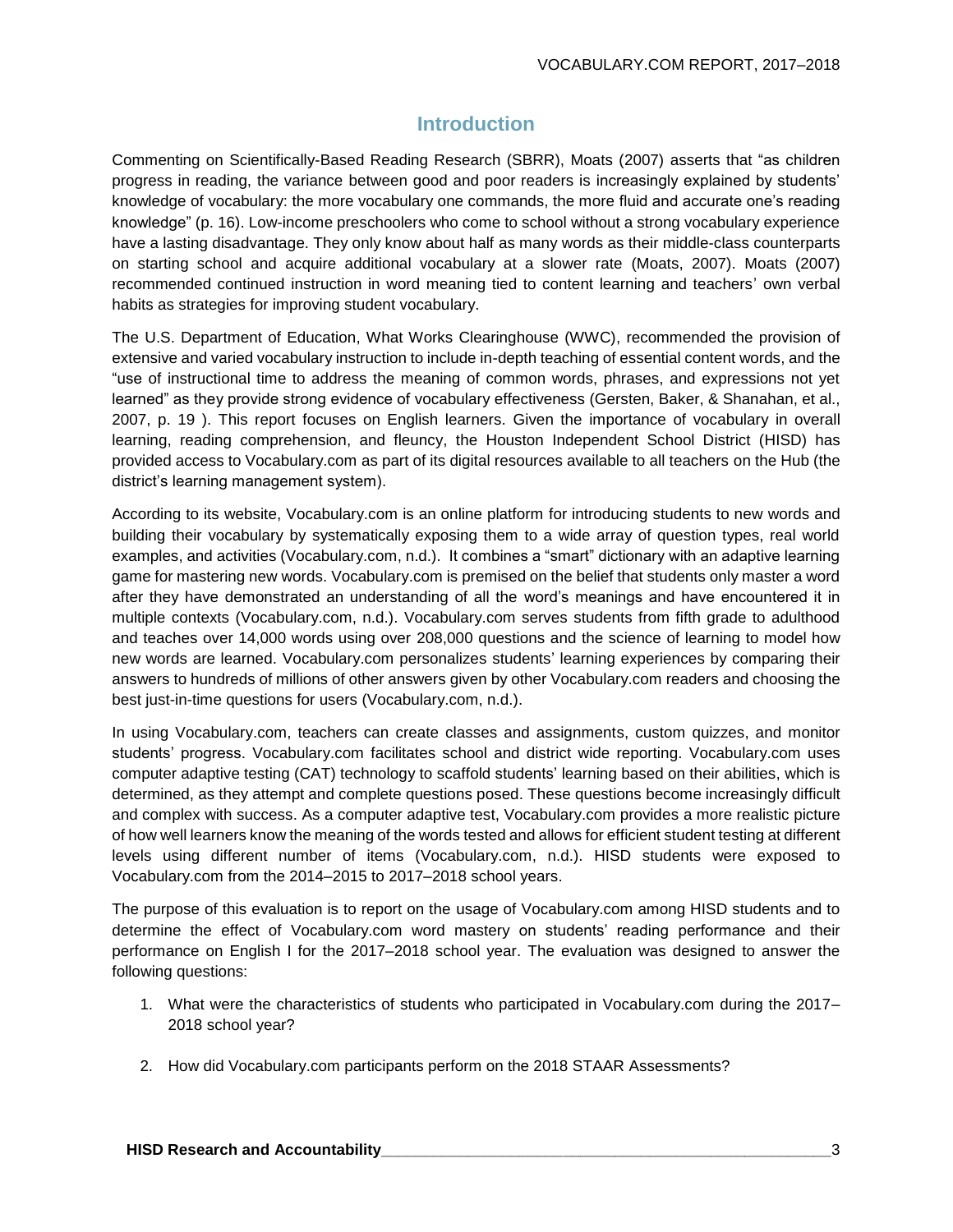- 3. What were the effects of Vocabulary.com word mastery on students' 2018 STAAR 3–8 reading and English I EOC test performance?
- 4. What were the predictors of reading and English I performance of students with word mastery on Vocabulary.com during the 2017–2018 school year?

#### **Literature Review**

The International Literacy Association (2009) advocated for the use of 21<sup>st</sup> century technologies in literacy instruction. The preponderance of internet access in American schools makes the use of web or computer based-technologies a distinct possibility (Dalton & Grisham, 2011). The use of web or computer-based technology for vocabulary instruction and learning is referred to as eVoc strategies. eVoc strategies are electronic or technology-based strategies teachers can use to develop students' word and vocabulary interests and learning (Dalton & Grisham, 2011).

Dalton and Grisham (2011) identified ten eVoc strategies that can be used to build vocabulary. Among them are (1) learning the visual display of word relationships with text, (2) taking advantage of online word reference tools that are also teaching tools, (3) using language translators for just-in-time help for English learners (EL), (4) increasing reading volume by reading digital texts, and (5) increasing reading volume by listening to digital texts with a text-to-speech tool and audio books. The National Reading Panel suggested the use of text-related direct vocabulary instruction, the use of a variety of vocabulary instruction methods, including computer-based methods and multiple exposures to words in their varying contexts, among others, as key to mastering vocabulary, and enhancing comprehension and reading abilities (Butler, Urrutia, Buenger, Gonzalez, Hunt, & Eisenhart, 2010).

An Iranian study involving 52 Persian-speaking, high school English learners (ELs) was designed to compare paper-based (PB) and computer-based (CB) contextualization in vocabulary learning of ELs (Ahmadian, Amerian & Goodarzi, 2015). The experimental study assigned 26 students to the PB group and 26 to the CB group. Using repeated measures pretest, posttest, immediate and delayed posttests, the study found that CB contextualization had more effects on vocabulary learning of Iranian ELs than PB contextualization of words (Ahmadian, Amerian, & Goodarzi, 2015). The study was confined to one high school in a single Iranian province, severely restricting its external validity and generalizability to the larger Iranian population of high school students.

A single school study in the U.S. used students from a tenth-grade English language arts (ELA), a twelfthgrade regular level English literature course, and an Advanced Placement (AP) English literature course to determine the effect of computer-based self-access learning on weekly vocabulary test scores (Dreyer, 2014). Ninety percent of the 95 study participants were African American. Participants were observed over 14 weeks. Students were given weekly vocabulary tests and daily online Quizlet<sup>1</sup> activities. Students were encouraged to use Quizlet in their spare time. There was a strong correlation between the online vocabulary review program and short-term vocabulary retention, although most students did not utilize Quizlet and were treated as an elective control rather than a treatment group (Dreyer, 2014). Students who paced themselves and spread out their study sessions did better than those who used the program last minute as a 'cram' session. The use of Quizlet also improved the scores of most students, and the multiple use rather than the single use of Quizlet for review resulted in higher scores. Students who were proficient in the notebook system of learning vocabulary appeared not to need the treatment (Dreyer, 2014). Unlike most studies of this type, which tended to focus on English learners in college settings, this study focused on high school students in mainstream American classrooms.

l

 $1$  Quizlet is a site with online-created study guides and reviews that prepare students for tests and exams.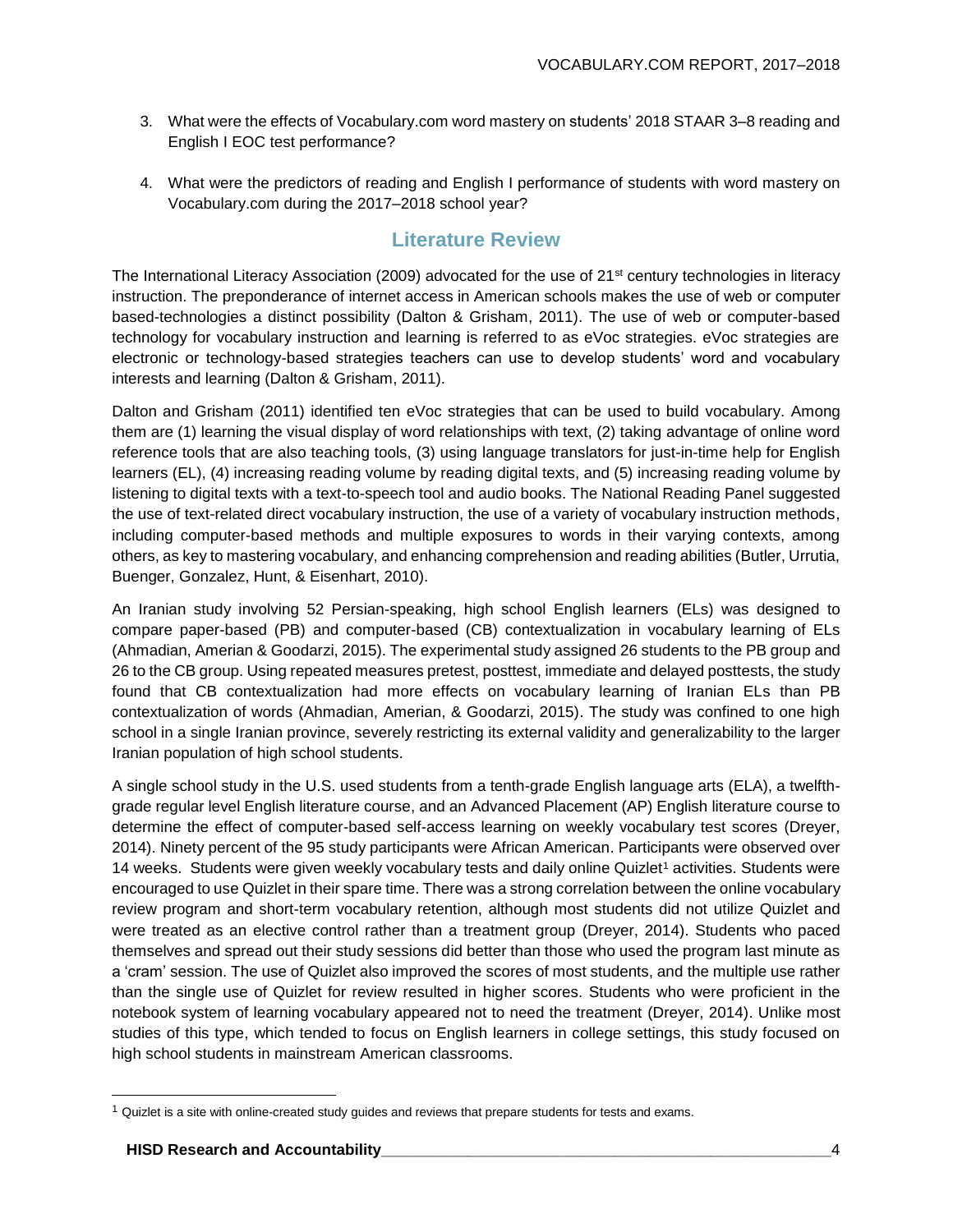Laufer and Goldstein (2004) studied 435 English learners (EL) to determine, among others, the extent to which word knowledge is most closely related to second-language (L2) achievement. The study focused on the number of words these learners knew, "vocabulary strength, and a combination of four aspects of knowledge meaning that are assumed to constitute a hierarchy of word difficulty: passive recognition (easiest), active recognition, passive recall, active recall (hardest)" (Laufer & Goldstein, 2014, p. 399). The study results showed that the hypothesized hierarchy was present at all word-frequency levels, and passive recall was the best predictor of classroom language performance, "and that vocabulary growth varied with different word strength modalities" (Laufer & Goldstein, 2014, 399).

A study on the effectiveness of computer software in learning a common list of unfamiliar words among eleventh-grade students was conducted by comparing the program's instructional approach that incorporates definitional and contextual word knowledge with approaches that use definitional and contextual information only (Kolich, 1991). The results showed that students who used a modified mixed approach that provided sentence context, definitional or synonyms clue, and optional word choices learned more words than did students who received definitional information only (Kolich, 1991).

Two groups of 300 randomly-assigned participants were used to measure vocabulary retention from webbased and paper-based learning among Iranian foreign-language learners (Gorjian, 2012). Gorjian (2012) administered two-quizzes, two weeks apart, based on twelve expository passages to determine short- and long-term retention effect of learning vocabulary. Findings indicated that there was a significant effect of the Web-Based Language Learning (WBLL) on short-term vocabulary retention; however, posttest results showed that in the long-term, the treatment effect faded (Gorjian, 2012).

Overall, there appear to be strong and significant links between vocabulary learning and web- or computerbased approaches to learning. It appears, that in the long term, the vocabulary retention effects fade. It also appears that more frequent use of eVoc web-based or computer-based strategies tend to result in better vocabulary outcomes even though studies tended to be foreign-based and focused on English language learners. However, few studies appeared to link vocabulary to students' performance on standardized tests. This study will focus on U.S. middle and high-school students in one urban school district using state standardized tests.

#### **Method**

This is a quasi-experimental study designed to determine the effects of Vocabulary.com word mastery on students' reading and English I performance. Student results on the State of Texas Assessments of Academic Readiness (STAAR) Grades 3–8 reading and English I End-of-Course (EOC) tests were used as the performance measures. Initially, students are graded based on the number of correct items (raw score) on each test. Raw scores are standardized and reported as scale scores. Cut scores are determined to identify students who met Approaches, Meets, or Masters Grade Level standards on the STAAR tests. STAAR neither administers a vocabulary assessment nor disaggregates scores to demonstrate student's vocabulary performance. Notwithstanding, the assumption is that words students encountered in Vocabulary.com are possibly similar to those contained in the STAAR tests. However, the correlation between students' mastery of vocabulary and STAAR 3–8 reading/English I EOC results in this study sample was weak, although significant.

#### **Data Collection**

Vocabulary.com recorded the number of questions students answered correctly and the number of words they mastered. A list of students who used vocabulary.com was obtained from the program vendors through the relevant HISD curriculum manager. The data were transmitted via email using a password protected Microsoft Excel spreadsheet. The dataset included the number of questions answered correctly by each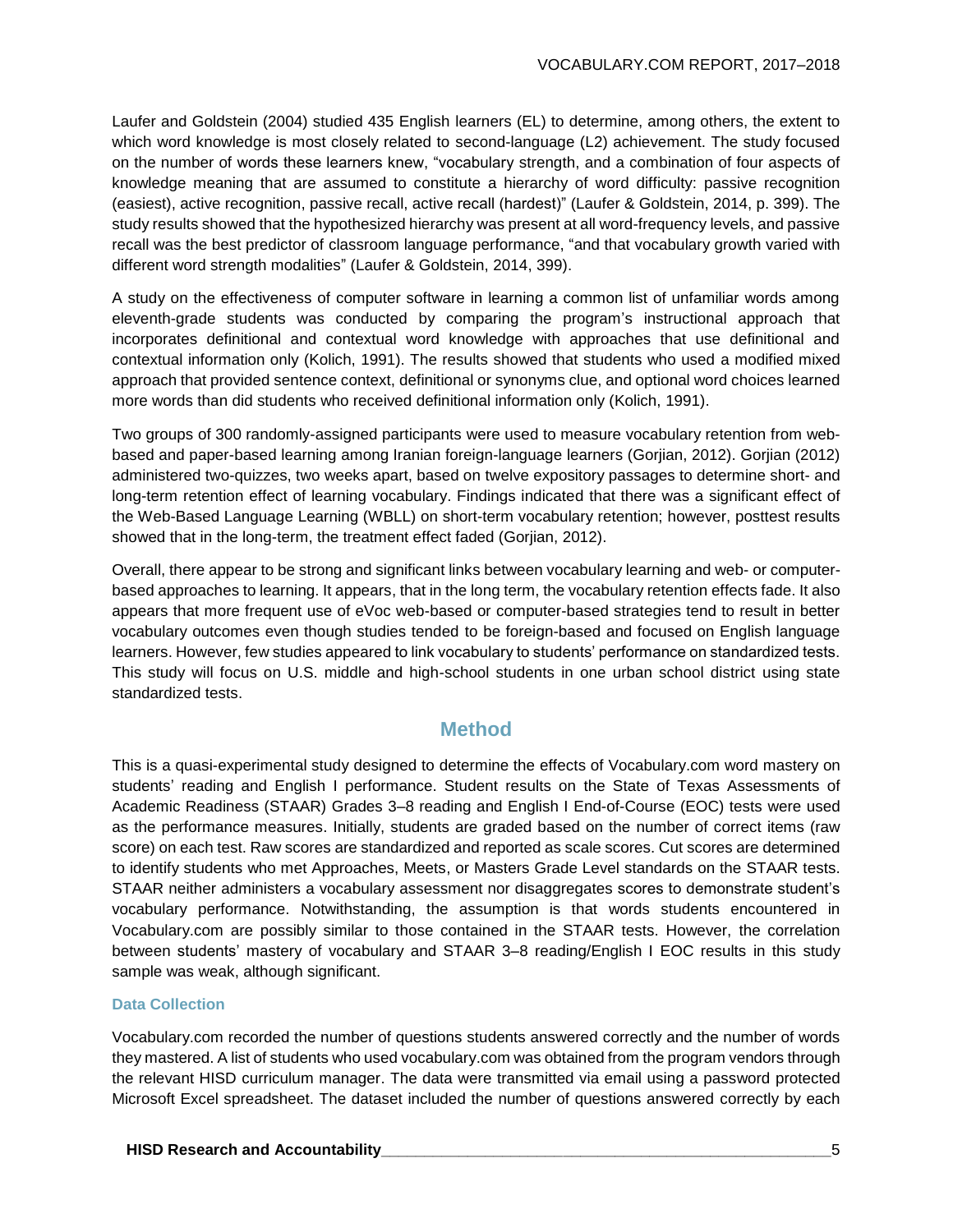student, and the number of words each student mastered. Students were expected to answer about 20 questions correctly to master one word on Vocabulary.com.

A total of 29,066 students made up the 2017–2018 dataset from Vocabulary.com. Only students who had answered at least one question correctly were included in the analysis. On average, students answered 932 questions correctly and mastered 52 words.

Students' educational and demographic data were obtained from the Public Education Information Management System (PEIMS) and merged with the 2017–2018 STAAR 3–8 and EOC performance data and Vocabulary.com data unique identifiers. Students in the sample were first-time testers who took the STAAR tests. Data for sixth-, seventh-, eighth-, and ninth-grade students were used for the analyses since they represented the largest group of students in the sample, which, when disaggregated, would be sufficient to produce reportable results (five or more participants). Additionally, most first-time testers who took the 2018 STAAR English I EOC exams were enrolled in the ninth grade. The sample comprised of 3,869 students (2,150 ninth- to twelfth-grade students and 1,719 sixth- to eighth-grade students). Statistical power test using an online sample size calculator indicates that a total of 379 students would be adequate to make inferential statements of the Vocabulary.com population using a confidence level of 95 percent and a confidence interval (CI) of 5.

#### **Data Analysis**

The data analyses sought to describe the performance of students with word mastery on Vocabulary.com and determine the effects of the number of Vocabulary.com words students mastered on students' reading or EOC English I performance on the STAAR 3–8 and EOC assessments. Preliminary review of the data showed strong correlation by grade between the number of questions students answered correctly, and the number of words they mastered in Vocabulary.com. The evaluation used a multivalued treatment model to determine the effect of Vocabulary.com word mastery on students' scale scores. Multivalued treatment models are useful where there are more than two treatment or intervention levels. The treatment was restricted only to students who had mastered at least one word in Vocabulary.com. Those who did not master any words were treated as the comparison or untreated group. Because of the wide range in the number of words mastered (0–4739), the treatment was divided in seven levels (0 to 6) based on the number of words mastered:  $0 = 0$ ;  $1 = 1-19$ ;  $2 = 20-39$ ;  $3 = 40-59$ ;  $4 = 60-79$ ;  $5 = 80-99$ ; and  $6 = 2100$ . The data were analyzed using multivalued treatment effects without control for other demographic variables since convergence was not possible on models when disaggregated by grade indicating insufficient data at that level to model the outcome after adjustments.

The average treatment effect on the treated (ATET) was reported as a measure of how students who mastered at least one Vocabulary.com word performed, on average, compared to if they had not mastered any words (potential outcome means). The study assumed that word mastery would have a positive effect on STAAR 3–8 reading and English I EOC assessments. This is based on the premise that the words mastered, and outcome scale scores were adequately related. The evaluation also predicted students' performance on the Vocabulary.com who had test results using multiple linear regression. Students' 2017 STAAR 3–8 reading scores, Vocabulary.com variables, and key demographic and educational variables were used in the regression models.

Finally, the study used KonFound-It© (Frank, Maroulis, Duong, Kelcey, 2013), an online software for validating confounding inferences. The largest statistically significant predictors in the regression models were used to test these inferences. KonFound-It© uses the regression coefficient, the standard error, sample size, p-value (0.05), and the number of covariates in a regression model to determine if the inference regarding a predictor is valid and what would be required to invalidate that inference. The higher the percentage of cases required for invalidation, the more robust the inference and validity. Konfound.It©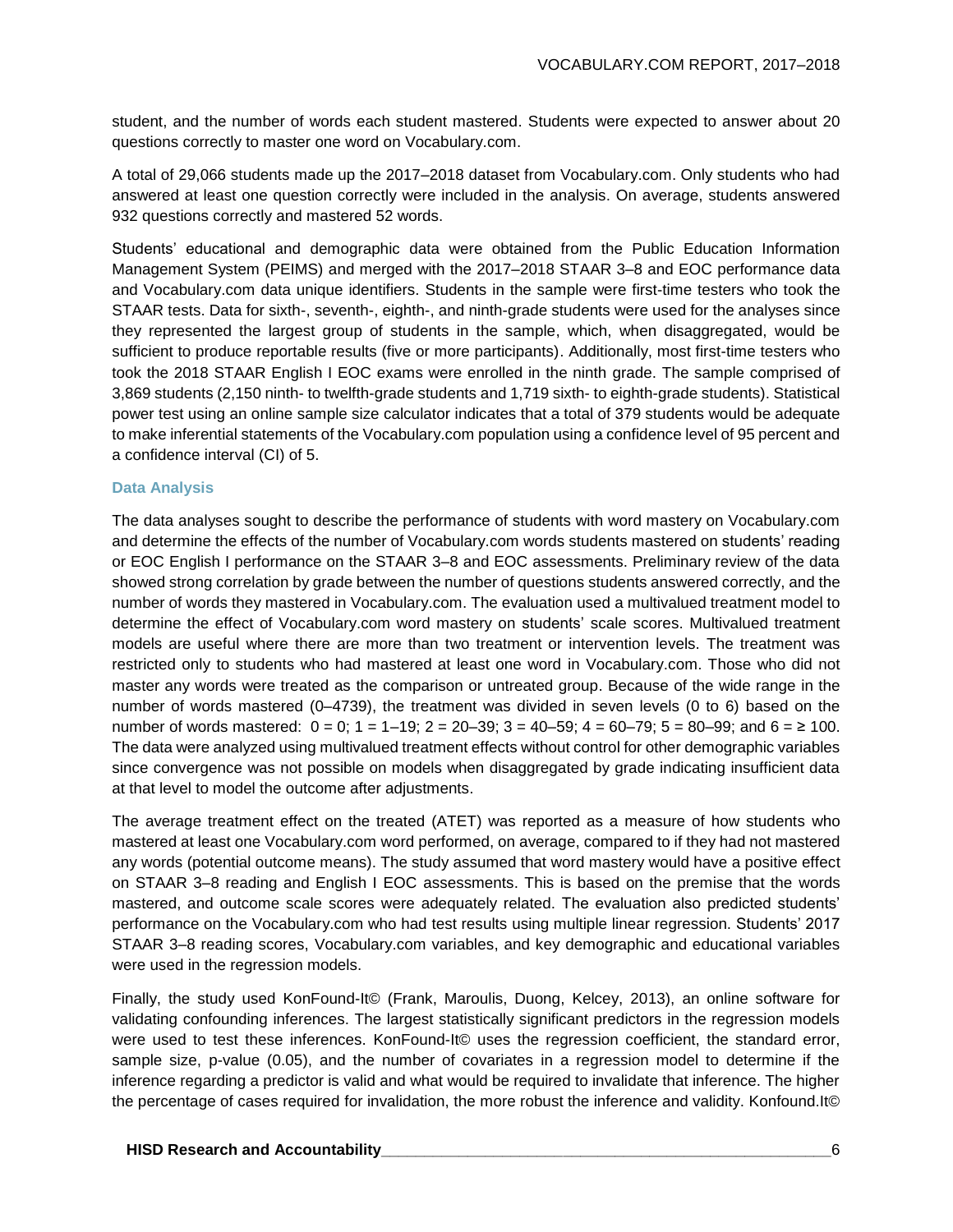also indicates what it would take for an omitted variable, if added to the model, to change the validation in linear regressions (Frank, 2000).

The data were tested for and met normality, homoscedasticity, and collinearity conditions using the Shapiro-Wilk test, the normal Q-Q plot, and the Detrended normal Q-Q plot on the SPSS statistical analysis software. Data were presented using summary tables and charts.

#### **Limitations**

- Because schools, classrooms, and students self-selected to use Vocabulary.com, finding a comparable group of non-users with equal motivation to use the platform was not feasible. As a result, the students who did not master any words were used as a comparison or "untreated" group to determine the effect of Vocabulary.com on students' reading and English I performance.
- STAAR reading and English I assessments do not report vocabulary performance. Their usefulness in determining Vocabulary.com effect was limited. PSAT and SAT word-in-context scores were considered as alternatives but, similarly, showed weak correlations.
- The challenge of obtaining convergence on the maximum likelihood indicators between words mastered and STAAR outcomes limits the robustness of the analyses, particularly, when the outcome is modeled using key demographic and educational variables. The results, therefore, should be interpreted with caution. Konfound.It© was used to ensure robustness and validity of inferences.

#### **Results**

#### **What were the characteristics of students who participated in Vocabulary.com during the 2017– 2018 school year?**

|                  |                     |             |               | Table 1. Demographic and Educational Characteristics of the Evaluation Sample, 2017-2018 |      |              |               |             |               |
|------------------|---------------------|-------------|---------------|------------------------------------------------------------------------------------------|------|--------------|---------------|-------------|---------------|
|                  | <b>Attributes</b>   | Sixth Grade |               | Seventh Grade                                                                            |      | Eighth Grade |               | Ninth Grade |               |
|                  |                     | $n = 77$    | $\frac{0}{2}$ | $n = 139$                                                                                | $\%$ | $n = 1,503$  | $\frac{9}{6}$ | $n = 975$   | $\frac{0}{0}$ |
| Gender           | Female              | 38          | 49.4          | 70                                                                                       | 50.4 | 825          | 54.9          | 518         | 53.1          |
|                  | Male                | 39          | 50.7          | 69                                                                                       | 49.6 | 678          | 45.1          | 457         | 46.9          |
| Econ.            | No.                 | 36          | 46.8          | 45                                                                                       | 32.4 | 742          | 49.4          | 398         | 40.8          |
| Disadv.          | Yes                 | 41          | 53.3          | 94                                                                                       | 67.7 | 761          | 50.6          | 577         | 59.2          |
|                  | No                  | 49          | 63.6          | 66                                                                                       | 47.5 | 779          | 51.8          | 429         | 44.0          |
| At-Risk          | Yes                 | 28          | 36.4          | 73                                                                                       | 52.5 | 724          | 48.2          | 546         | 56.0          |
| <b>Special</b>   | No.                 | 70          | 90.9          | 129                                                                                      | 92.8 | 1.413        | 94.0          | 921         | 94.5          |
| <b>Education</b> | Yes                 | 7           | 9.1           | 10                                                                                       | 7.2  | 90           | 6.0           | 54          | 5.5           |
|                  | No.                 | 63          | 81.2          | 118                                                                                      | 84.9 | 1,336        | 88.9          | 838         | 86.0          |
| <b>LEP</b>       | Yes                 | 14          | 18.2          | 21                                                                                       | 15.1 | 167          | 11.1          | 137         | 14.1          |
|                  | Asian               | 3           | $\star$       | 5                                                                                        | 3.6  | 131          | 8.7           | 71          | 7.3           |
| <b>Ethnicity</b> | African<br>American | 13          | 16.9          | 26                                                                                       | 18.7 | 387          | 25.8          | 131         | 13.4          |
|                  | Hispanic            | 50          | 64.9          | 80                                                                                       | 57.6 | 671          | 44.6          | 609         | 62.5          |
|                  | White               | 8           | 10.4          | 27                                                                                       | 19.4 | 286          | 19.0          | 142         | 14.7          |
|                  | No                  | 34          | 44.2          | 86                                                                                       | 61.9 | 859          | 57.2          | ٠           | ٠             |
| G/T              | Yes                 | 43          | 55.8          | 53                                                                                       | 38.1 | 644          | 42.9          |             |               |

**Table 1** shows the demographic and educational characteristics of the evaluation sample.

Source: Vocabulary.com (data only).

\*Denotes less than 5 students.

Note: Figures may exceed 100 percent due to rounding.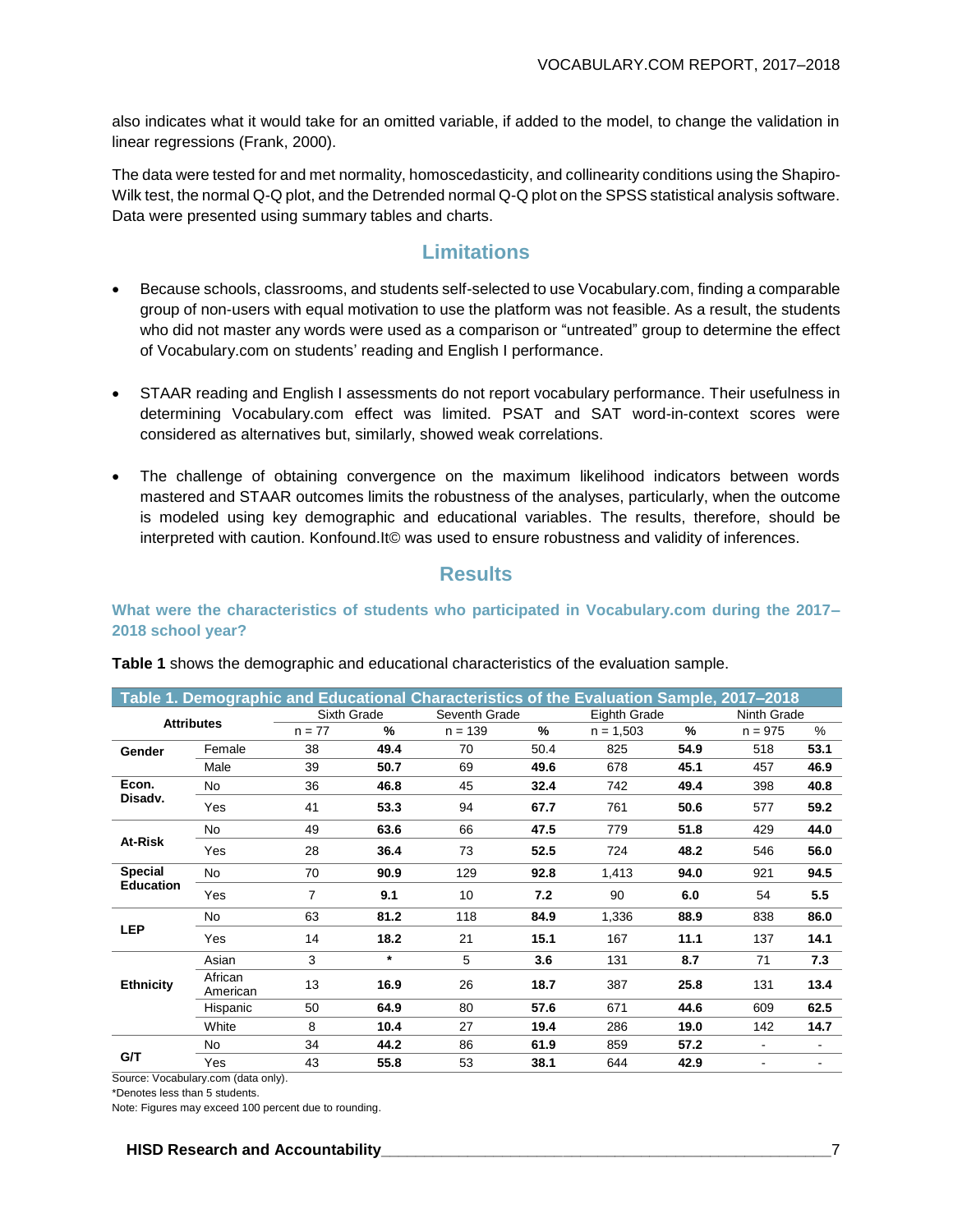- Most students in the evaluation sample were Hispanic (44.6–64.9%). In addition, most students were economically-disadvantaged (50.6–67.7%).
- A higher proportion of gifted and talented (G/T) students in the sixth grade (55.8%) compared to their non-G/T counterparts (44.2%) comprised the sample.
- There was a higher proportion of non-at-risk students compared to their at-risk peers who comprised the sample in sixth and seventh grade (63.6 and 51.8%, respectively). The opposite was true for seventh and ninth grades.
- There were lower percentages of students with limited English proficiency among all grades in the sample (11.1–18.2%). Special education students in the sample ranged from 5.5 to 9.1 percent.

**Table 2** shows the percentage distribution of students by grade who mastered Vocabulary.com words during the 2017–2018 school year.

| Table 2. Percentage Distribution of Words Mastered on Vocabulary.com by Grade, 2017–2018 |                |                |     |                                     |       |      |                |      |     |                |     |                   |                |                  |
|------------------------------------------------------------------------------------------|----------------|----------------|-----|-------------------------------------|-------|------|----------------|------|-----|----------------|-----|-------------------|----------------|------------------|
| Words                                                                                    |                | Sixth<br>Grade |     | Seventh<br>Eighth<br>Grade<br>Grade |       |      | Ninth<br>Grade |      |     | Tenth<br>Grade |     | Eleventh<br>Grade |                | Twelfth<br>Grade |
| <b>Mastered</b>                                                                          | n              | %              | n   | $\frac{0}{0}$                       | n     | $\%$ | n              | $\%$ | n   | %              | n   | %                 | n              | %                |
| 0                                                                                        | 46             | 59.7           | 91  | 65.5                                | 593   | 39.5 | 459            | 47.1 | 214 | 55.4           | 260 | 52.7              | 149            | 55.2             |
| $1 - 19$                                                                                 | 23             | 29.9           | 24  | 17.3                                | 359   | 23.9 | 249            | 25.5 | 108 | 28.0           | 152 | 30.8              | 82             | 30.4             |
| 20-39                                                                                    | $\overline{2}$ | $\ast$         | 5   | 3.6                                 | 116   | 7.7  | 85             | 8.7  | 37  | 9.6            | 35  | 7.1               | 23             | 8.5              |
| 40-59                                                                                    | $\overline{2}$ | $^\ast$        | 3   | $\ast$                              | 70    | 4.7  | 42             | 4.3  | 8   | 2.1            | 17  | 3.5               | 7              | 2.6              |
| 60-79                                                                                    | $\overline{2}$ | *              | 4   | $^\ast$                             | 46    | 3.1  | 28             | 2.9  | 4   | $\ast$         | 12  | 2.4               | $\overline{2}$ | $\star$          |
| 80-99                                                                                    | ۰              |                | 1   | $^\ast$                             | 23    | 1.5  | 18             | 1.9  | 10  | 2.6            | 9   | 1.8               | 2              | $\ast$           |
| ≥100                                                                                     | 2              | *              | 11  | 7.9                                 | 296   | 19.7 | 94             | 9.6  | 5   | 1.3            | 8   | 1.6               | 5              | 1.9              |
| <b>Total</b>                                                                             | 77             |                | 139 |                                     | 1,503 |      | 975            |      | 386 |                | 493 |                   | 270            |                  |

Source: Vocabulary.com (data only).

\*Denotes less than five students.

Note: Figures may exceed 100 percent due to rounding.

- Most Vocabulary.com participants in the sample were enrolled in the eighth (1,503) and ninth-grades (975).
- Most students in the sample by grade (39.5–65.5%) did not master any words on Vocabulary.com, followed by students who mastered 1–19 words (17.3–30.8%).
- About 20 percent of eighth-grade students mastered at least 100 words, followed by 9.6 percent of ninth-grade students.
- On average, students answered 932 Vocabularly.com questions correctly and mastered 52 words. This is equivalent to a ratio of approximately 1:18.
- The correlation between words mastered and questions answered correctly ranged from 0.82 to 0.95 for sixth to eighth grade and 0.77 to 0.96 for ninth to twelfth grades.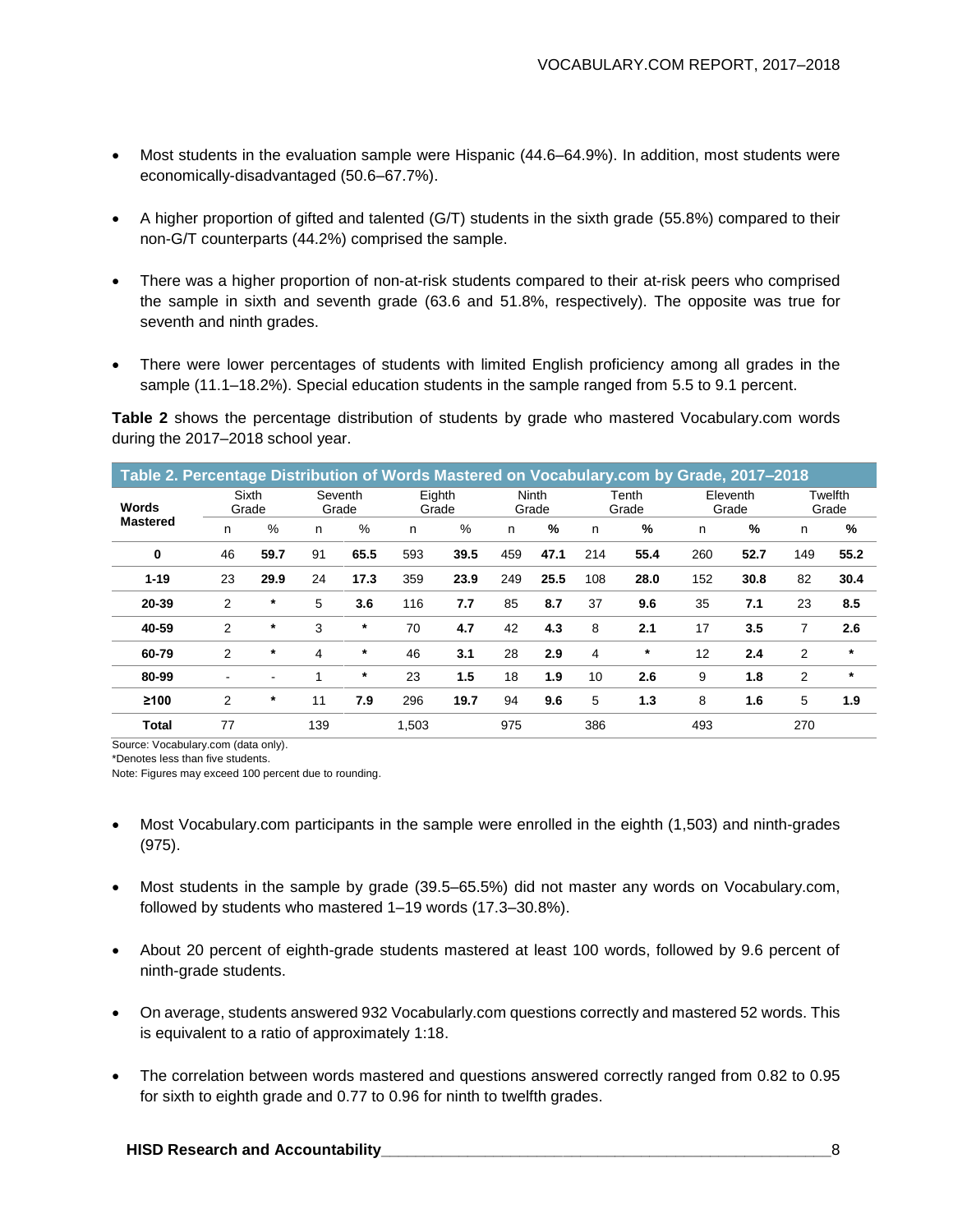#### **How did Vocabulary.com participants perform on the 2018 STAAR Assessments?**

**Figure 1** shows eighth-grade Vocabulary.com students' performance on the 2018 STAAR 3–8 reading exam. Details for sixth and seventh grades are in **Table 3**, p. 16.





- The highest percentage of eighth-grade students in the sample (97.6%) who met the Approaches Grade Level standard on the 2018 STAAR 3–8 reading was those who mastered at least 100 words on Vocabulary.com.
- Students in the sample who mastered 1–19 words on Vocabulary.com had the lowest proportion of students (79.7%) who met the Approaches Grade Level standard on the 2018 STAAR 3–8 reading test.
- According to Figure 1, 81.2 percent of eighth-grade students who did not master any words on Vocabulary.com met the Approaches Grade Level standard on the 2018 STAAR 3–8 reading test.

**Figure 2** shows the performance of ninth-grade Vocabulary.com students on the 2018 STAAR English I EOC exam.



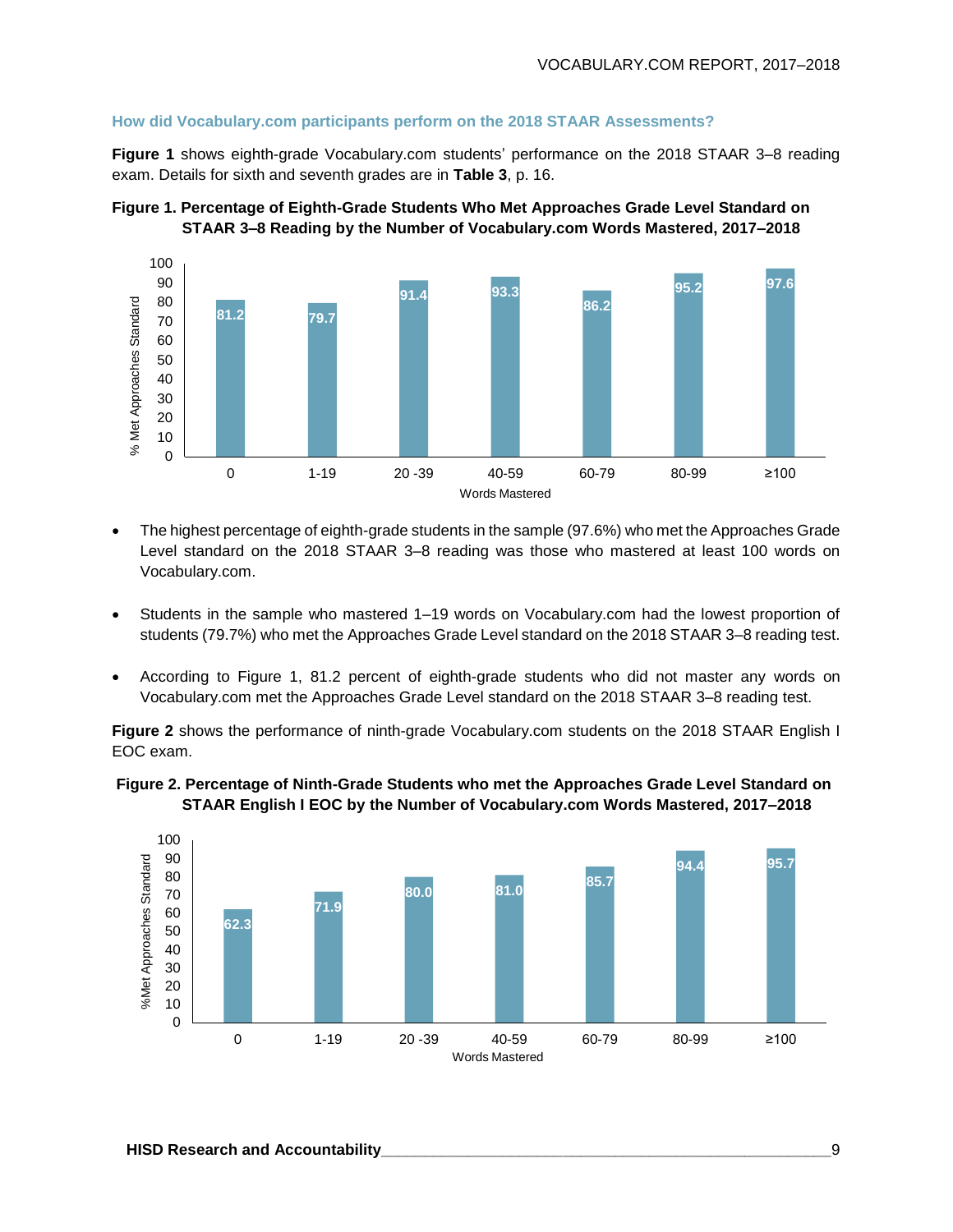- The percentage of ninth-grade Vocabulary.com students in the sample who met Approaches Grade Level standard increased progressively from those who did not master any words to those who mastered at least 100 words.
- The highest percentage of ninth-grade students in the sample (95.7%) who met the Approaches Grade Level standard on the 2018 STAAR English I EOC was those who mastered at least 100 words on Vocabulary.com.
- The lowest proportion of ninth-students in the sample (62.3%) who met the Approaches Grade Level standard on the 2018 STAAR 3–8 reading test did not master any words on Vocabulary.com.

**Table 4** (p. 16) displays the distribution of gains in reading scale scores by the number of words students in the sample mastered on Vocabulary.com.

- The largest percentage of sixth (78.3%) and eighth grade (86.3%) students who made gains on their 2018 STAAR 3–8 reading scale scores from the previous year did not master any words on Vocabulary.com.
- The largest percentage of seventh-grade students (87.5%) who made scale score gains on the 2018 STAAR 3–8 reading mastered between 1 and 19 words on Vocabulary.com.

**What were the effects of Vocabulary.com word mastery on students' 2018 STAAR 3–8 reading and English I EOC test performance?**

Multivalued treatment effects with regression adjustment analysis was used to determine the treatment effect (ATET) of Vocabulary.com on students' STAAR reading and English I EOC test performance. As mentioned earlier, the intervention variable (words mastered) was divided into six groups of 20 words each. **Table 5** to **Table 8** (pp. 17–18) display the effects of Vocabulary.com words mastered on the 2018 STAAR 3–8 sixth-, seventh-, and eighth-grade reading and ninth-grade English I EOC tests.

#### **Sixth Grade**

- Had students not mastered any words (potential outcome means (POM)) on Vocabulary.com, they would have, on average, attained a statistically significant mean reading scale score of 1598.1 ( $p < 0.05$ , one-tailed) or they would have met, on average, the Approaches Grade Level standard on the 2018 STAAR 3–8 reading exam (Table 5, p. 17).
- On average, only students who had mastered 60–79 (4 vs. 0) words on Vocabulary.com demonstrated a statistically significant increase (164.93 scale score points (ssp)) in their reading scale scores above that of students who would not have mastered any words (1598.1 ssp),  $p < .05$  (one-tailed) (Table 5, p. 17). These students, on average, would have performed at the Masters Grade Level standard.

#### **Seventh Grade**

- Had seventh-grade students in the sample not mastered any words (POM) on Vocabulary.com, they would have, on average, attained a statistically significant mean reading scale score of 1673.6 (p < .001 (one-tailed)). On average, they would have also met the Approaches Grade Level standard on the 2018 STAAR 3–8 seventh-grade reading test (**Table 6**, p. 17).
- On average, only students who had mastered 80–99 words (5 vs. 0) on Vocabulary.com demonstrated a statistically significant increase (243.4 scale score points (ssp)) in their average reading scale score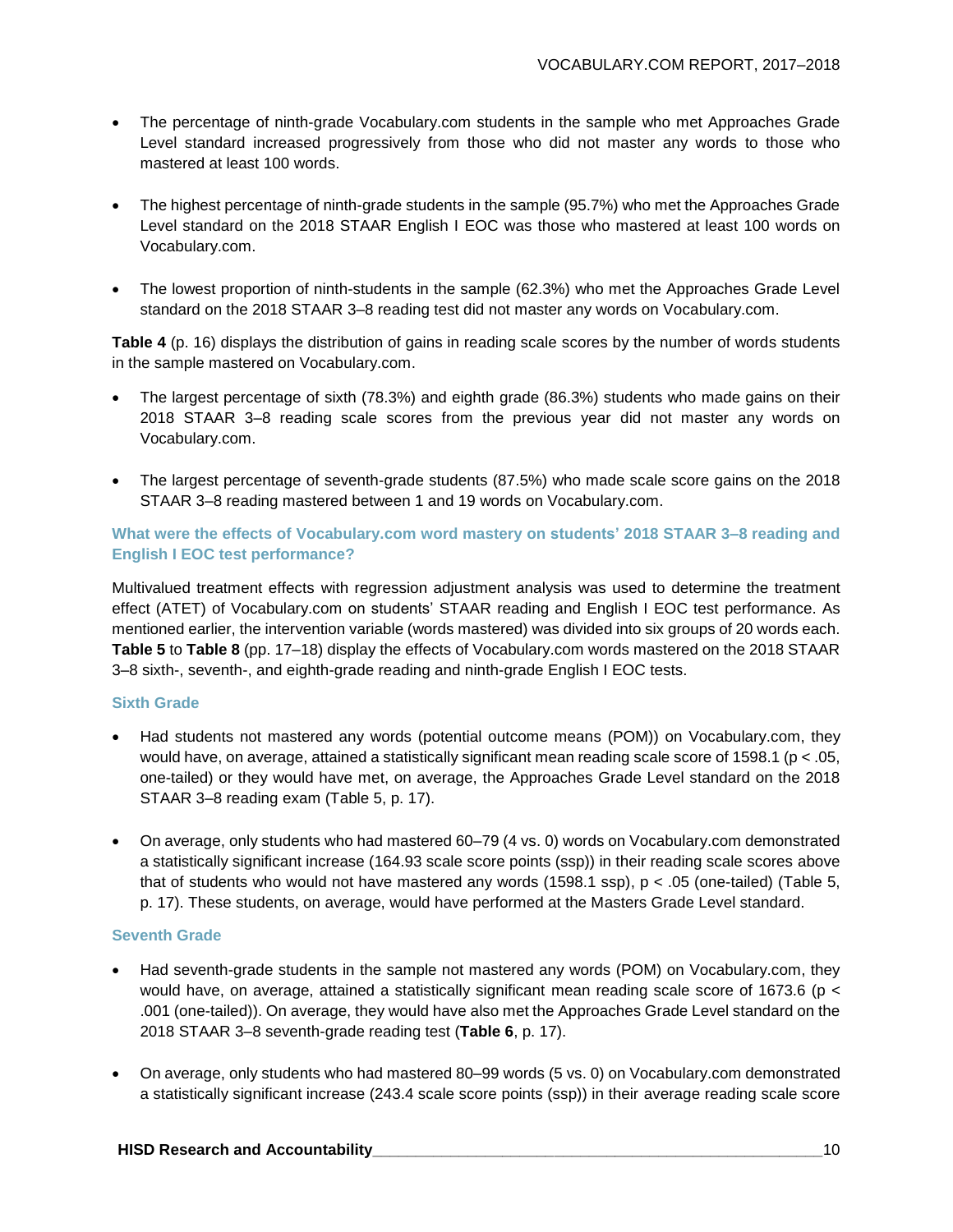above that of students who would not have mastered any words  $(1673.6 \text{ ssp})$ ,  $p < .05$  (one-tailed) (Table 6, p. 17). On average, these students would have met the Masters Grade Level standard on the 2018 STAAR 3–8 seventh-grade reading exam (Table 6, p. 17).

#### **Eighth Grade**

- Had eighth-grade students in the sample not mastered any words (POM) on Vocabulary.com, they would have, on average, attained a statistically significant mean reading scale score of 1688.0 (p < .001 (one-tailed)). On average, they would have also met the Approaches Grade Level standard on the 2018 STAAR 3–8 seventh-grade reading test (**Table 7**, p. 17).
- On average, all students except those who had mastered 80–99 words (5 vs.0) on Vocabulary.com, demonstrated a statistically-significant increase in their 2018 STAAR 3–8 reading scale scores above that of students who would not have mastered any words (1688.0 ssp) (Table 7, p. 17). On average, these eight-grade students would have met the Meets Grade Level standard.
- Eighth-grade students who mastered at least 100 words had the largest statistically significant increase  $(144.5 \text{ ssp})$  (p < .001), which would have placed them, on average, at the Masters Grade Level standard, followed by students who mastered  $60-79$  words (53.8 ssp) ( $p < .05$ ), and students who mastered 20–39 words  $(43.2 \text{ ssp})$  (p < .05), (Table 7, p. 17) on the 2018 STAAR 3–8 reading test, which would have placed them, on average, at the Meets, Grade Level standard.

#### **Ninth Grade**

- Had ninth-grade students in the sample not mastered any words (POM) on Vocabulary.com, they would have, on average, attained a statistically significant mean reading scale score of 3969.8 (p < .001, onetailed). On average, they would have also met the Approaches Grade Level standard on the 2018 STAAR English I EOC exam at the ninth grade (Table 8, p. 18).
- On average, all ninth-grade students, who mastered at least one word on Vocabulary.com, demonstrated a statistically significant increase in their 2018 STAAR English I EOC scale scores above that of students who would not have mastered any words (3969.8 ssp), (Table 8, p. 18).
- Ninth-grade students who mastered at least 100 words (6 vs.0) had the largest statistically significant increase (687.7 ssp) ( $p < .001$ ), followed by students who mastered 80–99 words (5 vs.0) (526.8 ssp) (p < .001), and students who mastered 60–69 words (4 vs. 0) (314.0 ssp) (p < .05), (Table 8, p. 18) on the 2018 English I EOC test.

#### **What were the predictors of reading and English I performance of students with word mastery on Vocabulary.com during the 2017–2018 school year?**

**Table 9** to **Table 12** (pp 19–20) predicted the STAAR performance of sixth, seventh, eighth, and ninthgrade Vocabulary.com students in the sample. Eight predictors were used in each model and the Beta was reported as a standardized measure for ease of comparison. The eight predictors were Vocabulary.com words mastered, and questions answered correctly; economically disadvantaged, at risk, special education, limited English proficiency (LEP), G/T, and STAAR prior reading scores where they exist. G/T designation was not reported as a ninth-grade predictor. The KonFound-It© software was used to validate the inference of the strongest predictor in each model.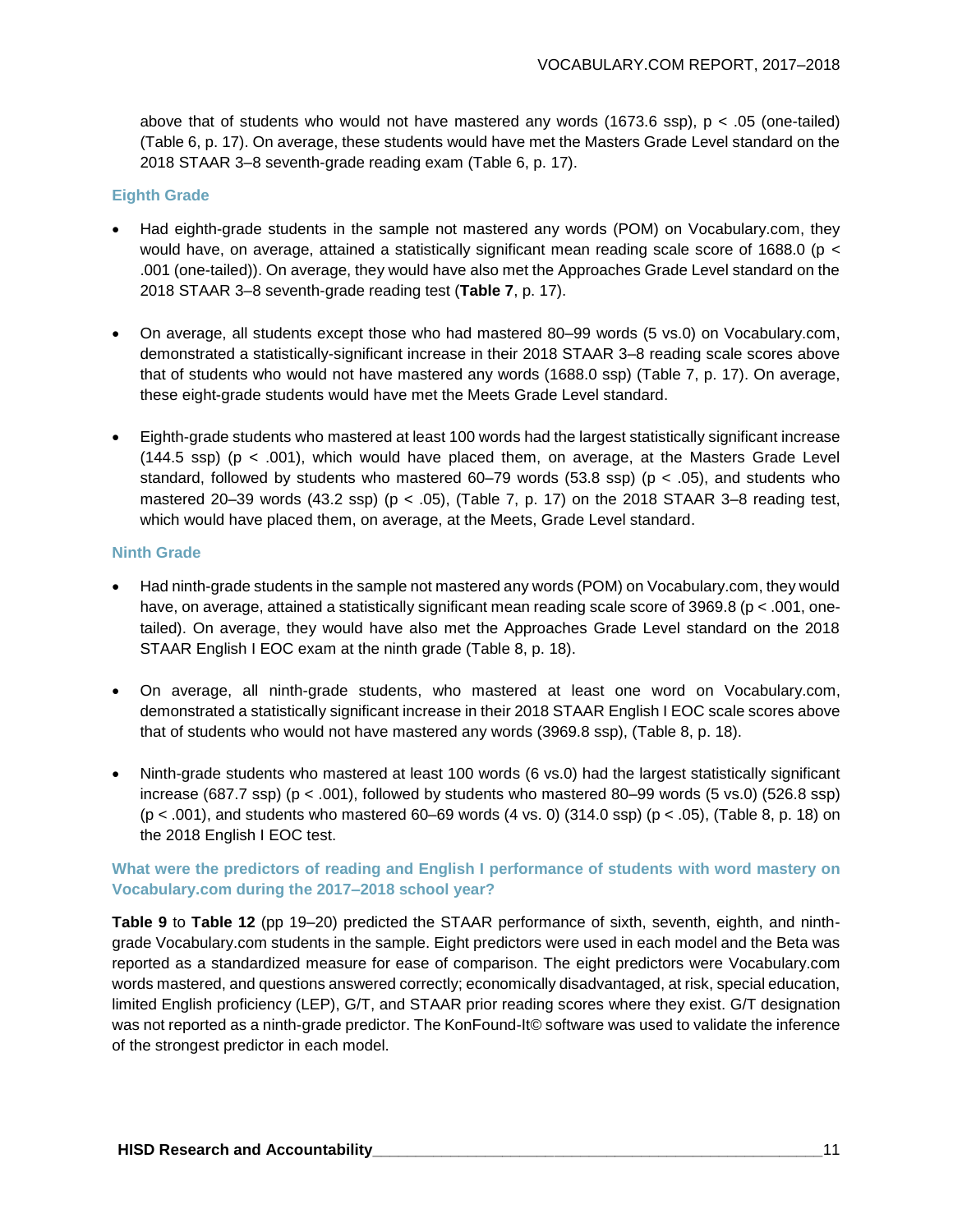#### **Sixth Grade**

- Overall, the sixth-grade model predicted about 85.3 percent of the variance in the reading scale scores of sixth-grade Vocabulary.com students in the sample (Table 9, p. 19).
- None of the two Vocabulary.com predictors were statistically significant predictors of students' performance on the 2018 STAAR 3–8 sixth-grade reading exam (Table 9, p. 19).
- There were two statistically significant predictors. Students' prior (2017 STAAR 3–8) reading score predicted 62 percent of the variance in their performance and being enrolled in special education predicted 18 percent of the variance in their performance on the STAAR 3–8 sixth-grade reading test. Special education was a negative predictor (Table 9, p. 19).
- As shown, students' prior reading score predicted 62 percent of the variance in sixth-grade reading performance. To make this prediction invalid, 70 percent of this estimated prediction would have to be biased and 70 percent (54) of the sixth-grade students in the sample would have to be replaced with students for whom the effect of their prior reading score is zero.

#### **Seventh Grade**

- Overall, the seventh-grade model predicted 71.2 percent of the variance in the 2018 STAAR 3–8 reading scale scores of seventh-grade Vocabulary.com students in the sample (**Table 10**, p. 19).
- Neither of the two Vocabulary.com predictors were statistically significant predictors of students' performance on the 2018 STAAR 3–8 seventh-grade reading exam (Table 10, p. 19).
- There were three statistically significant predictors. Students' prior reading score predicted 50% of the variance in the 2018 STAAR 3–8 seventh-grade reading performance, G/T predicted 24 percent, and LEP predicted 14 percent of the variance. LEP was a negative predictor (Table 10, p. 19).
- As noted, students' prior reading score predicted 50 percent of the variance in seventh-grade reading performance. To make this prediction invalid, 72 percent of this estimated prediction would have to be biased and 72 percent (100) of the seventh-grade students in the sample would have to be replaced with students for whom the effect of their prior reading score is zero.

#### **Eighth Grade**

- Overall, the eighth-grade model predicted 69.2 percent of the variance in the 2018 STAAR 3–8 reading scale scores of eighth-grade Vocabulary.com students in the sample (**Table 11**, p. 20).
- Neither of the two Vocabulary.com predictors were statistically significant for students' performance on the 2018 STAAR 3–8 eighth-grade reading exam (Table 11, p. 20).
- There were six statistically significant predictors. Students' prior reading score predicted 56 percent of the variance in the 2018 STAAR 3–8 eighth-grade reading performance, at-risk predicted 16 percent, special education predicted 11 percent, G/T predicted nine percent, and limited English proficiency and economically disadvantaged predicted five percent, each of the variance. G/T and prior reading scores were positive predictors (Table 11, p. 20).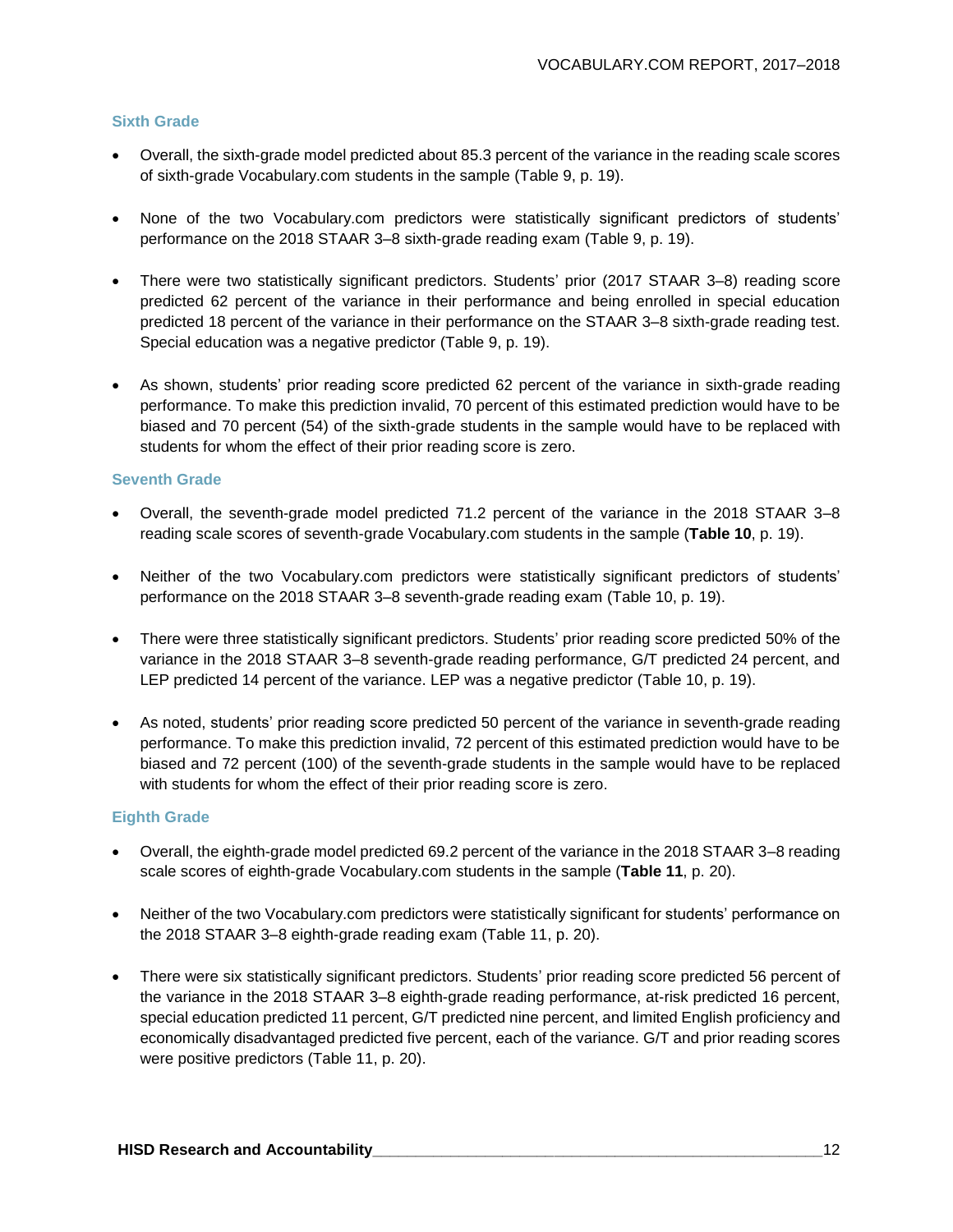• As noted, students' prior reading score predicted 56 percent of the variance in eighth-grade reading performance. To make this prediction invalid, 93 percent of this estimated prediction would have to be biased and 93 percent (1,392) of the eighth-grade students in the sample would have to be replaced with students for whom the effect of their prior reading score is zero.

#### **Ninth Grade**

- Overall, the ninth-grade model predicted about 60.0 percent of the variance in the 2018 STAAR English I EOC scale scores of Vocabulary.com students in the sample (Table 12, p. 20).
- There were four statistically significant negative predictors. Being at risk predicted 55 percent of the variance in the 2018 STAAR ninth-grade English I EOC performance, LEP predicted 22 percent, special education predicted 15 percent, and economically disadvantaged status predicted 12 percent of the variance (Table 13, p. 20).
- As noted, being at risk predicted 55 percent of the variance in the ninth-grade reading performance. To make this prediction invalid, 92 percent of this estimated prediction would have to be biased and 92 percent (893) of the ninth-grade students in the sample would have to be replaced with students for whom the effect of being at-risk is zero.

#### **Discussion**

Several things stood out with respect to the effect of Vocabulary.com word mastery on students' STAAR 3–8 reading and English I EOC test performance. The data showed that 81.2 percent of eighth-grade and 62.3 percent of ninth-grade students in the sample who did not master any words on Vocabulary.com met the Approaches Grade Level standard on the 2018 STAAR 3–8 reading tests. Students may not have required Vocabulary.com word mastery to meet the lowest level of passing on the STAAR exams. However, mastering more than 100 words was associated with a passing rate of 97.6 percent and 95.7 percent, respectively.

Further analysis indicated that neither the number of words mastered, nor questions answered correctly, were significant predictors of students' performance. Possible explanations include the weak correlations between the number of words mastered or questions answered correctly on Vocabulary.com and STAAR test results used in the study. Additionally, STAAR tests are designed to assess grammar and comprehension rather than vocabulary. Unless there is compatibility or overlap between the words in the predictor variable and the outcome variable, it may not be possible to obtain significant data congruence. Another issue may be retention. When students' short and long-term vocabulary retention were tested, results showed that long-term effects faded (Gorjian, 2012). Dreyer (2014) found similar short-term retention in his vocabulary intervention study of high school students in the U.S. Further, effective vocabulary intervention appeared to be associated with the use of multiple quizzes, student pacing, repeated use of the software (Dreyer, 2014), and in this case, word mastery, as postulated earlier.

Analyses of the effects of Vocabulary.com on students' STAAR reading and English I EOC performance suggested that students exposed to the software, that is, who answered questions correctly, on average, would have met the Approaches Grade Level standard. Data on their exposure to or utilization of the software were not available nor was information on how the software was incorporated in the classroom reading or English I instruction. Kolich's (1991) study found that students who used a modified mixed approach that provided sentence context, definitional and synonyms clues, and optional word choices learned more words than did students who received definitional information only. Contextualization appears to be a critical component in effective vocabulary instruction, learning, and retention as postulated by the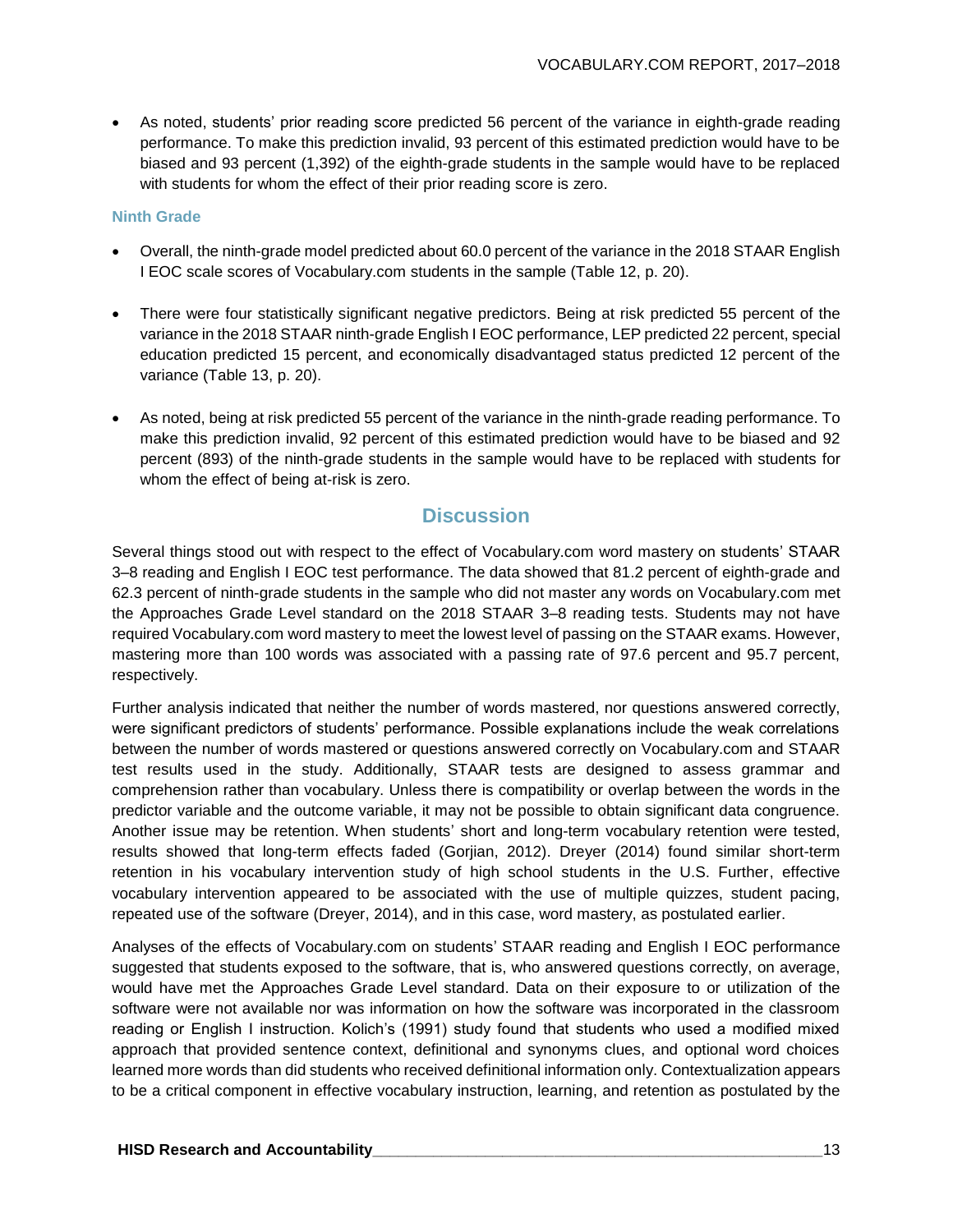National Reading Association (Butler, et al., 2010) and supported by Ahmadian, Amerian, and Goodarzi (2015) on Persian-speaking high school English learners. Vocabulary.com appeared to have that contextualized critera.

Most Vocabulary.com participants were enrolled either in the eight-grade or ninth grade. It may be assumed that the grades' proximity to when the English I EOC is commonly assessed may be a factor. The data also showed that 39.5 to 65.5 percent of students who participated in Vocabulary.com did not master any words. It is unclear how students were selected for use of the software. This is not to suggest that Vocabulary.com does not improve students' word mastery because it does. In this sample, there is a high correlation between the number of questions answered and the number of words students mastered. It is translating this mastery into test performance, when all key factors are controlled, that is being evaluated in this paper. Moreover, because Vocabulary.com is adaptive and meets students at their level of performance, that level may not always coincide with the levels required to meet standards on STAAR exams.

The study also showed that most Vocabulary.com students who made reading gains on the 2018 STAAR 3–8 tests, either did not master any words or mastered less than 20 words. On average, students in this study needed to answer 18 questions correctly to master one word. Of those who answered less than 20 questions correctly, about 99 percent did not master any words.

As noted, it was students' prior scores, where available, that largely predicted students' performance on the 2018 STAAR 3–8 reading tests. In the regression models, students' prior (2017 STAAR 3–8) reading scores were the strongest predictors of their performance. Students who came to Vocabulary.com doing well continued to do well. The number of students mastering more words needs to increase but this comes with increasing usage and the attainment of better congruence between Vocabulary.com words and words associated with the STAAR exams unless appropriate and alternative vocabulary measures are identified or developed. Vocabulary.com provided incentives for increased word mastery.

The Vocabulary.com predictors used in this evaluation were not statistically significant in determining students' reading or English I EOC performance on the 2018 STAAR tests. Where applicable, G/T was the only other positive predictor. All other statistically significant predictors by grade reduced students' performance on the 2018 STAAR 3–8 reading and English I EOC tests.

Overall, students who used Vocabulary.com achieved word mastery. The data in this sample showed very strong correlation between questions answered correctly and word mastery on Vocabulary.com. STAAR 3–8 and EOC, as standardized tests, may not have been appropriate measures of the effectiveness of Vocabulary.com beyond mastery. A more appropriate measure that is congruent with the words and contexts in Vocabulary.com may need to be identified.

#### **Recommendations**

- Greater effort may have to be made to increase the number of students who consistently use Vocabulary.com because when disaggregated, fewer students in the sample had mastered more than 20 words compared to those who mastered no words or less than 20 words.
- Classroom observations and participant surveys may be required in future evaluations to determine how Vocabulary.com is incorporated into classroom instruction and how it is promoted to achieve the kind of sustained use that is necessary for word mastery since, on average, students mastered one word for every 18 questions answered correctly.
- Evaluation assessments that are more compatible with the word content in Vocabulary.com may be required to determine its true impact on learning, given that the positive relationship between question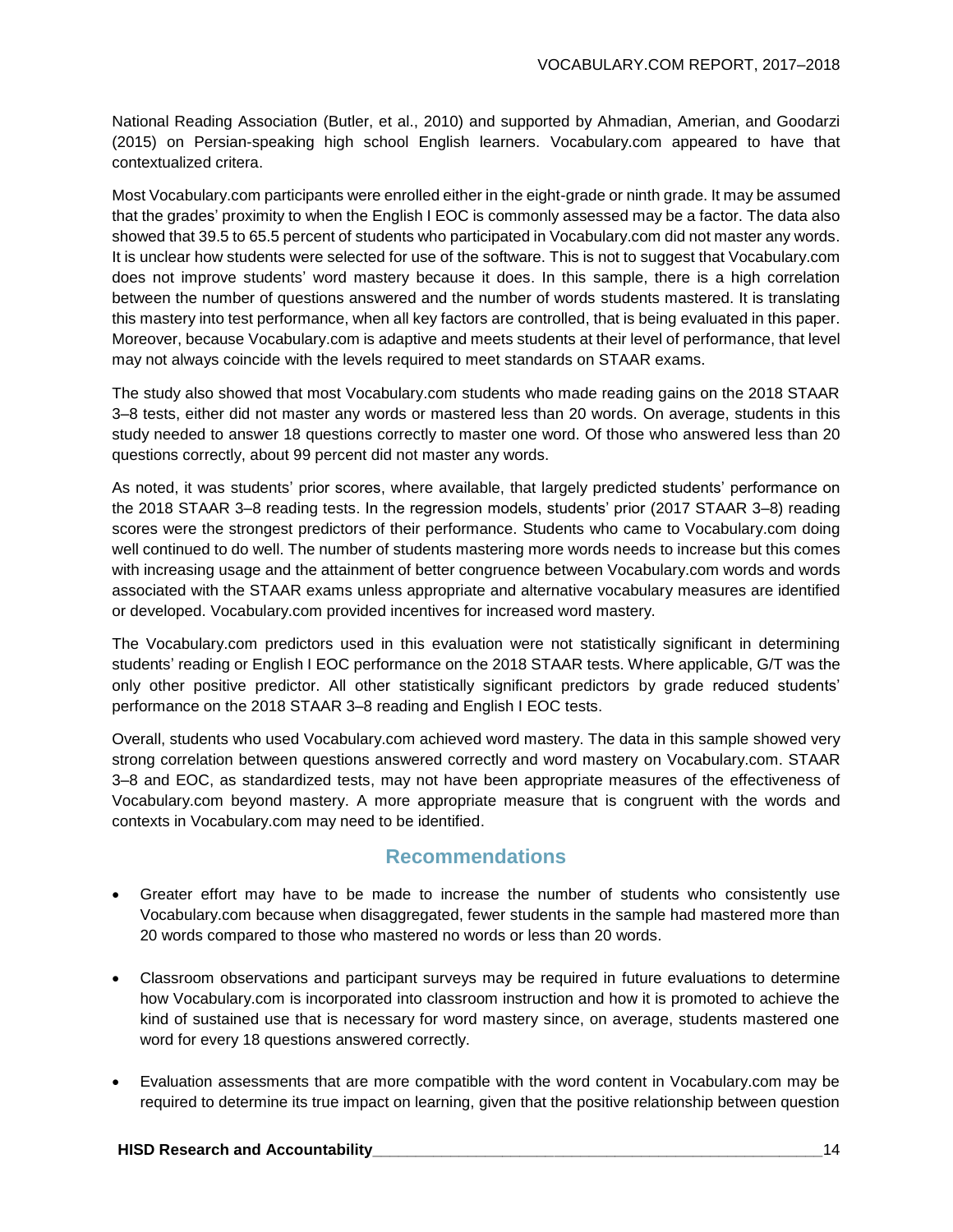answered and word mastery is already established, but its correlation to STAAR test scores was weak and its predictability on STAAR was not statistically significant.

#### **References**

- Ahmadian, M., Amerian, M., & Goodarzi, A. (2015). A compartive study of paper-based and computerbased contextualization in vocabulary learning of EFL students. *Advances in Language and Literacy Studies 6 (2)*, 96–102.
- Butler, S., Urrutia, K., Buenger, A., Gonzalez, N., Hunt, M., & Eisenhart, C. (2010). *A review of the current research on vocabulary instruction: A research synthesis.* Washington, DC: National Reading Technical Assistance Center, RMC Research Cooperation, U.S. Department of Education.
- Dalton, B., & Grisham, D. L. (2011). eVoc Strategies: 10 ways to use technology to build vocabulary. *The Reading Teacher 64(5)*, 306–317.
- Dreyer, J. (2014). The effect of computer-based self-access learning on weekly vocabulary test scores. *Studies in self-Access Learning Journal 5(3)*, 217–234.
- Frank, K. (2000). Impact of a confounding variable on the inference of a regression coefficient. *Sociological Methods and Research, 29(2)*, 147–194.
- Frank, K. A., Maroulis, S., Duong, M., & Kelcey, B. (2013). What would it take to change an inference?: Using Rubin's Causal Model to interpret robustness of causal inferences. *Education, Evaluation and Policy Analysis, 35*, 437–460.
- Gersten, R., Baker, S. K., Shanahan, T., Linan-Thompson, S., Collins, P., & Scarcella, R. (2007). *Effective literacy and English language instruction for English learners in elementary grades (NCEE 2007- 4011).* Washington, DC: National Center for Education Evaluation and Regional Assistance, Institute of Education Sciences, U.S. Department of Education Retrieved from http://ies.ed.gov/nceeand http??ies.ed.gov/ncee/wwc/publications/practiceguides.
- Gorjian, B. (2012). Teaching vocabulary through Web-Based Language Learning (WBLL) approach. *Procedia Technology 1*, 334–339.
- Kolich, E. M. (1991). Effects of computer-assisted vocabulary training on word knowledge. *The Journal of Educational Research 84(3)*, 177–182.
- International Literacy Association. (2009). New literacies and 21<sup>st</sup>-century technologies: A position statement of the International Reading Association. Newark, DE: Author.
- Laufer, B., & Goldstein, Z. (2004). Testing vocabulary knowledge: Size, strength, and computer adaptiveness. *Learning Language 53(4)*, 399–436.
- Moats, L. (2007). *Whole-language high jinks: How to tell when "scientifically based reading instruction" isn't.* Washington, DC: Thomas B. Fordham Institute.
- Vocabulary.com. (n.d.). *Educator edition*. Retrieved from Vocabulary.com: https://www.vocabulary.com/educator-edition/.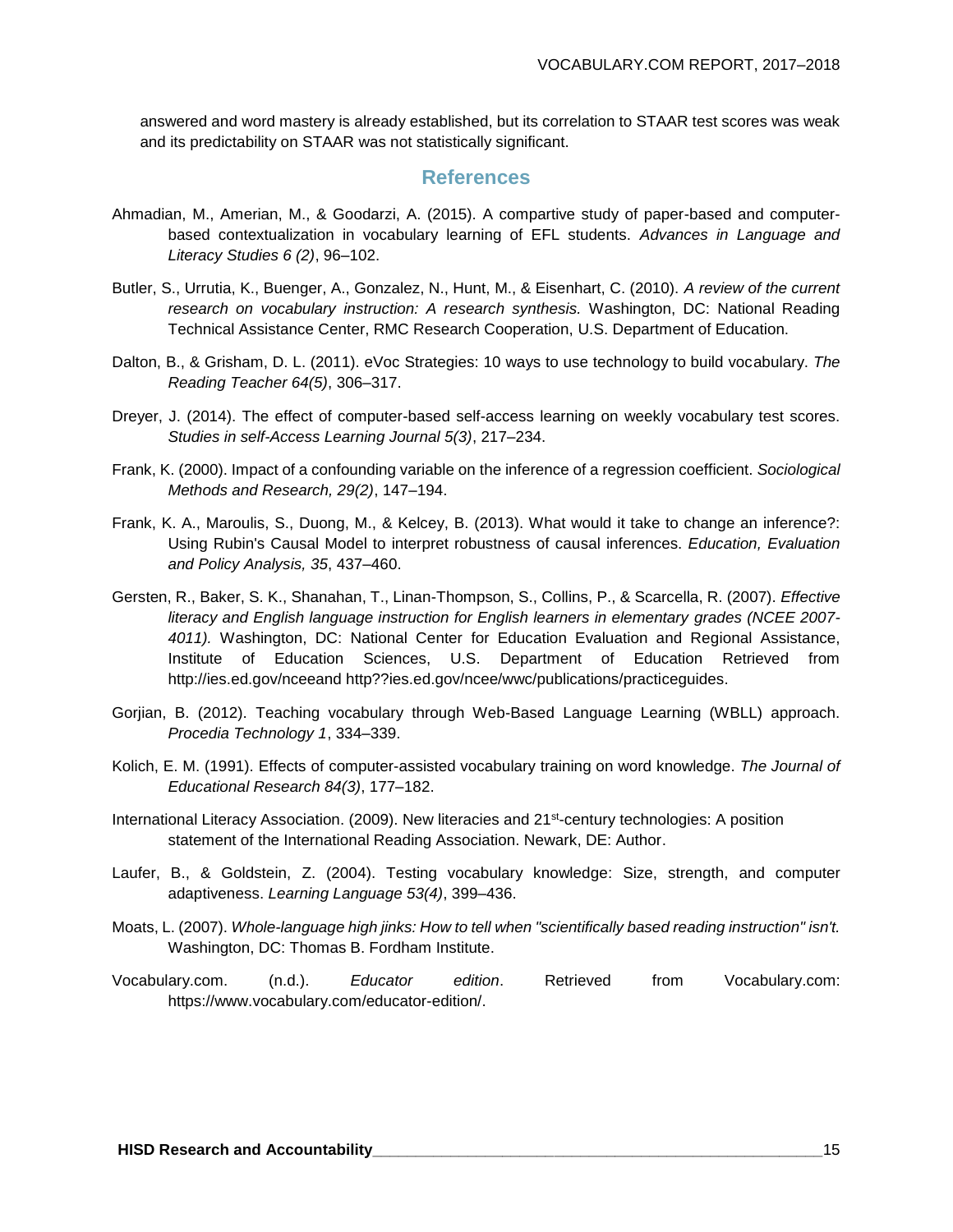| Table 3. Percentage of HISD Students in the Sample who Performed at or Above the<br>Approaches Grade Level Standard on STAAR 3-8 Reading, 2017-2018 |                          |                |                |           |               |         |             |             |        |  |
|-----------------------------------------------------------------------------------------------------------------------------------------------------|--------------------------|----------------|----------------|-----------|---------------|---------|-------------|-------------|--------|--|
|                                                                                                                                                     | Sixth Grade              |                |                |           | Seventh Grade |         |             | Eight Grade |        |  |
| <b>Words Mastered</b>                                                                                                                               | $n = 77$                 | n App.         | % App.         | $n = 139$ | n App.        | % App.  | $n = 1.503$ | n App.      | % App. |  |
| 0                                                                                                                                                   | 46                       | 32             | 69.6           | 91        | 66            | 72.5    | 593         | 434         | 73.2   |  |
| $1 - 19$                                                                                                                                            | 23                       | 20             | 87.0           | 24        | 13            | 54.2    | 359         | 293         | 81.6   |  |
| $20 - 39$                                                                                                                                           | 2                        | $\overline{2}$ | $\star$        | 5         | 3             | 60.0    | 116         | 93          | 80.2   |  |
| 40-59                                                                                                                                               | 2                        |                | $\star$        | 3         | 3             | $\star$ | 70          | 55          | 78.6   |  |
| 60-79                                                                                                                                               | 2                        | $\overline{2}$ | $\star$        | 4         | 3             | $\star$ | 46          | 40          | 87.0   |  |
| 80-99                                                                                                                                               | $\overline{\phantom{a}}$ | $\blacksquare$ | $\blacksquare$ | 1         | 1             | $\star$ | 23          | 19          | 82.6   |  |
| ≥100                                                                                                                                                | 2                        |                | $\ast$         | 11        | 7             | 63.6    | 296         | 291         | 98.3   |  |
| <b>Total</b>                                                                                                                                        | 77                       | 58             | 67.2           | 139       | 96            | 76.0    | 1.503       | 1.225       | 81.5   |  |

#### **APPENDIX**

Source: Vocabulary.com; STAAR 3–8, Spring 2018 (data only)

#### **Table 4. Percentage Distribution of Reading Scale Score Gains by Grade Among Vocabulary.com Students, 2016–2017 to 2017–2018**

| <b>Words Mastered</b> | <b>Fifth to Sixth Grade</b> |                |                |           | <b>Sixth to Seventh Grade</b> |        |             | Seventh to Eighth Grade |        |  |
|-----------------------|-----------------------------|----------------|----------------|-----------|-------------------------------|--------|-------------|-------------------------|--------|--|
|                       | $n = 77$                    | n Gain         | % Gain         | $n = 139$ | n Gain                        | % Gain | $n = 1,503$ | n Gain                  | % Gain |  |
| $\mathbf 0$           | 46                          | 36             | 78.3           | 91        | 71                            | 78.0   | 593         | 408                     | 68.3   |  |
| $1 - 19$              | 23                          | 15             | 65.2           | 24        | 21                            | 87.5   | 359         | 261                     | 72.7   |  |
| 20-39                 | 2                           |                | $\ast$         | 5         | 3                             | 60.0   | 116         | 86                      | 74.1   |  |
| 40-49                 | 2                           |                | 50.0           | 3         | 3                             | $\ast$ | 70          | 33                      | 47.1   |  |
| 60-79                 | 2                           |                | $\ast$         | 5         | 2                             | $\ast$ | 46          | 24                      | 52.2   |  |
| 80-99                 | $\blacksquare$              | $\blacksquare$ | $\blacksquare$ | 1         |                               | $\ast$ | 23          | 12                      | 52.2   |  |
| $\geq 100$            | 3                           | 2              | $\ast$         | 11        | 8                             | 72.7   | 296         | 178                     | 60.1   |  |
| <b>Total</b>          | 77                          | 56             | 72.7           | 139       | 109                           | 78.4   | 1,503       | 999                     | 66.5   |  |
|                       |                             |                |                |           |                               |        |             |                         |        |  |

Source: Vocabulary.com; STAAR 3–8 Spring 2018 (data only), STAAR regular, first time testers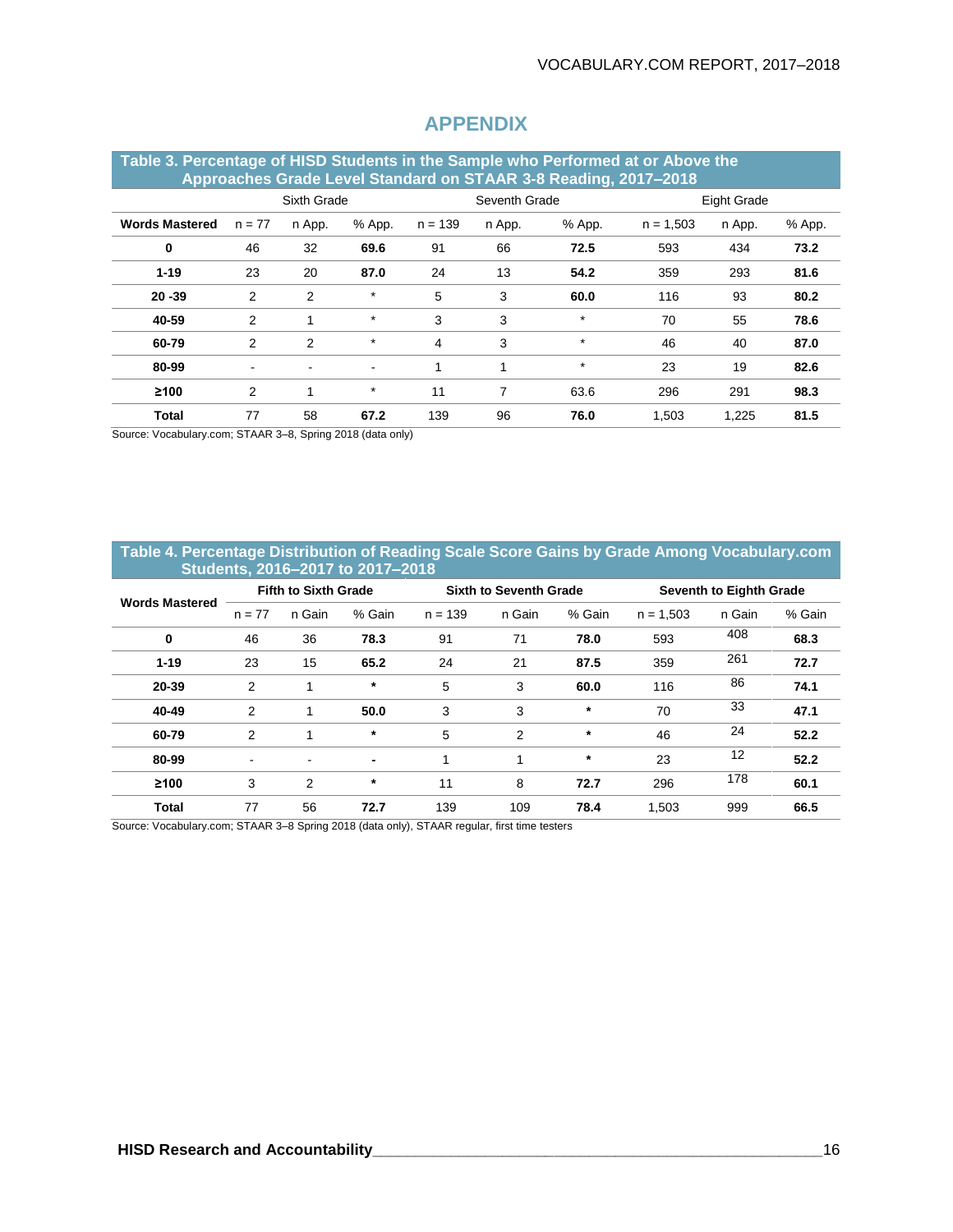| STAAR 3-8 Reading, 2017-2018             |                    |                            |      |       |                     |
|------------------------------------------|--------------------|----------------------------|------|-------|---------------------|
| <b>Sixth Grade Reading</b><br>$(n = 77)$ | <b>Coefficient</b> | <b>Robust Std.</b><br>Err. | z    | p > z | 95% CI              |
| <b>ATET</b>                              |                    |                            |      |       |                     |
| <b>Words Mastered Group</b>              |                    |                            |      |       |                     |
| $(1 \text{ vs } 0)$                      | 45.41              | 32.95                      | 1.38 | 0.168 | $[-19.16, 109.99]$  |
| $(2 \text{ vs } 0)$                      | 185.93             | 96.82                      | 1.92 | 0.055 | $[-3.84, 375.70]$   |
| $(3 \text{ vs } 0)$                      | 13.93              | 78.41                      | 0.18 | 0.859 | $[-139.75, 167.62]$ |
| $(4 \text{ vs } 0)$                      | 164.93             | 55.23                      | 2.99 | 0.003 | [56.68, 373.19]     |
| $(6 \text{ vs } 0)$                      | 9.43               | 126.91                     | 0.07 | 0.941 | $[-239.31, 258.18]$ |
| <b>Potential Outcome Mean</b>            |                    |                            |      |       |                     |
| <b>Words Mastered Group</b>              |                    |                            |      |       |                     |
| 0                                        | 1598.07            | 23.03                      | 69.4 | 0     | [1552.93, 1643.20]  |

#### **Table 5. Multivalued Treatment Effect of Vocabulary.com Words Mastered on Sixth-Grade STAAR 3–8 Reading, 2017–2018**

Note: 1 = 1–19 words, 2 = 20–39 words; 3 = 40–59 words; 4 = 60–79 words; 5 = 80–99 words; and 6 = ≥100 words Grade Level standards: Approaches: 1517–1616; Meets: 1629–1692; Masters: 1718–2056. STAAR regular, first-time testers

#### **Table 6. Multivalued Treatment Effect of Vocabulary.com Words Mastered on Seventh-Grade STAAR 3–8 Reading, 2017–2018**

| <b>Grade 7 Reading</b><br>$(n = 139)$ | Coefficient | <b>Robust Std.</b><br>Err. | z       | p > z | [95% Conf. Interval] |
|---------------------------------------|-------------|----------------------------|---------|-------|----------------------|
| <b>ATET</b>                           |             |                            |         |       |                      |
| <b>Words Mastered Group</b>           |             |                            |         |       |                      |
| $(1 \text{ vs } 0)$                   | $-43.42$    | 35.71                      | $-1.22$ | 0.224 | $[-113.40, 26.57]$   |
| $(2 \text{ vs } 0)$                   | $-50.58$    | 56.33                      | $-0.90$ | 0.369 | [-160.99, 59.83]     |
| $(3 \text{ vs } 0)$                   | 65.42       | 76.92                      | 0.85    | 0.395 | [-85.35, 216.19]     |
| $(4 \text{ vs } 0)$                   | $-31.33$    | 56.84                      | $-0.55$ | 0.581 | [-142.74, 80.07]     |
| $(5 \text{ vs } 0)$                   | 243.42      | 15.02                      | 16.20   | 0.000 | [213.97, 272.86]     |
| $(6 \text{ vs } 0)$                   | $-25.76$    | 51.91                      | $-0.50$ | 0.620 | [-127.51, 75.98]     |
| <b>Potential Outcome Mean</b>         |             |                            |         |       |                      |
| <b>Words Mastered Group</b>           |             |                            |         |       |                      |
| 0                                     | 1673.58     | 15.02                      | 111.39  | 0     | [1644.14, 1703.02]   |

Source: Cognos

Note: 1 = 1–19 words, 2 = 20–39 words; 3 = 40–59 words; 4 = 60–79 words; 5 = 80–99 words; and 6 = ≥100 words.

Grade Level standards: Approaches: 1567–1662; Meets: 1674–1728; Masters: 1753–2142.

STAAR regular, first-time testers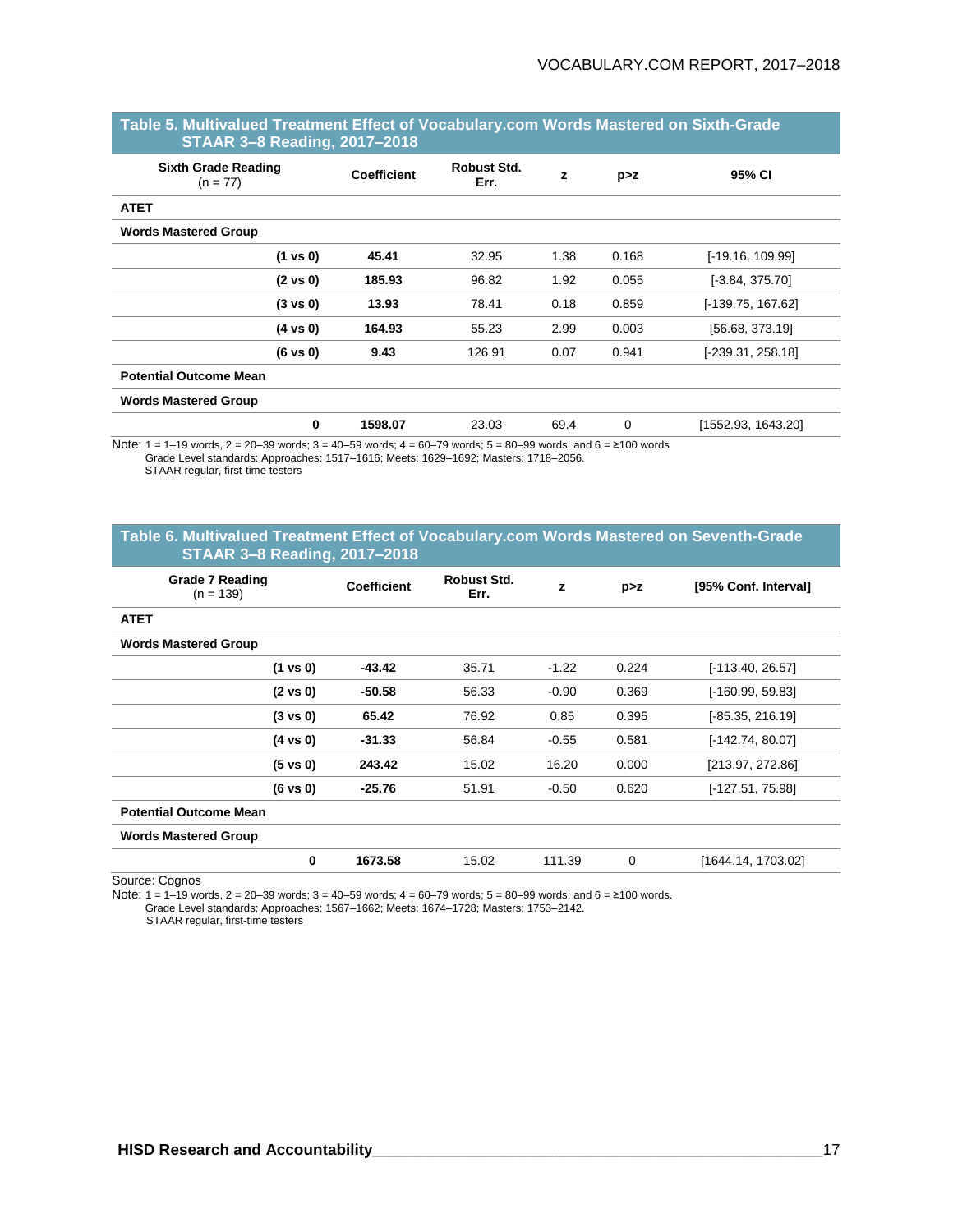| <b>Grade 8 Reading</b><br>$(n = 1,503)$ | <b>Coefficient</b> | Robust Std.<br>Err. | z      | p > z | [95% Conf. Interval] |
|-----------------------------------------|--------------------|---------------------|--------|-------|----------------------|
| <b>ATET</b>                             |                    |                     |        |       |                      |
| <b>Words Mastered Group</b>             |                    |                     |        |       |                      |
| $(1 \text{ vs } 0)$                     | 35.74              | 9.85                | 3.63   | 0.000 | [16.43, 55.05]       |
| $(2 \text{ vs } 0)$                     | 43.23              | 15.17               | 2.85   | 0.004 | [13.5, 72.96]        |
| $(3 \text{ vs } 0)$                     | 38.47              | 17.47               | 2.20   | 0.028 | [4.23, 72.72]        |
| $(4 \text{ vs } 0)$                     | 53.76              | 19.27               | 2.79   | 0.005 | [15.99, [91.53]      |
| $(5 \text{ vs } 0)$                     | 35.70              | 30.22               | 1.18   | 0.238 | $[-23.54, 94.94]$    |
| $(6 \text{ vs } 0)$                     | 144.46             | 8.70                | 16.60  | 0.000 | [127.41, 161.52]     |
| <b>Potential Outcome Mean</b>           |                    |                     |        |       |                      |
| <b>Words Mastered Group</b>             |                    |                     |        |       |                      |
| $\bf{0}$                                | 1688.00            | 5.92                | 285.31 | 0.00  | [1676.40, 1699.59]   |

#### **Table 7. Multivalued Treatment Effect of Vocabulary.com Words Mastered on Eighth-Grade STAAR 3–8 Reading, 2017–2018**

Note: 1 = 1–19 words, 2 = 20–39 words; 3 = 40–59 words; 4 = 60–79 words; 5 = 80–99 words; and 6 = ≥100 words. Grade Level standards: Approaches: 1587–1691; Meets: 1700–1759; Masters: 1783–2141. STAAR regular, first-time testers

#### **Table 8. Multivalued Treatment Effect of Vocabulary.com Words Mastered on Ninth-Grade STAAR English I EOC, 2017–2018**

| Grade 9 EOC English I<br>$(n = 975)$ | Coefficient. | <b>Robust</b><br>Std. Err. | z      | p > z | [95% Conf. Interval] |  |  |  |
|--------------------------------------|--------------|----------------------------|--------|-------|----------------------|--|--|--|
| <b>ATET</b>                          |              |                            |        |       |                      |  |  |  |
| <b>Word Mastered Group</b>           |              |                            |        |       |                      |  |  |  |
| $(1 \text{ vs } 0)$                  | 167.89       | 50.65                      | 3.32   | 0.001 | [68.63, 276.16]      |  |  |  |
| $(2 \text{ vs } 0)$                  | 264.85       | 61.01                      | 4.34   | 0.000 | [145.28, 384.42]     |  |  |  |
| $(3 \text{ vs } 0)$                  | 294.91       | 90.40                      | 3.26   | 0.001 | [117.74, 42.09]      |  |  |  |
| $(4 \text{ vs } 0)$                  | 314.00       | 128.89                     | 2.44   | 0.015 | [61.37, 566.62]      |  |  |  |
| $(5 \text{ vs } 0)$                  | 526.75       | 100.86                     | 5.22   | 0.000 | [329.06, 724.43]     |  |  |  |
| $(6 \text{ vs } 0)$                  | 687.70       | 60.35                      | 11.39  | 0.000 | [569.41, 806.00]     |  |  |  |
| <b>Potential Outcome Mean</b>        |              |                            |        |       |                      |  |  |  |
| <b>Word Mastered Group</b>           |              |                            |        |       |                      |  |  |  |
| 0                                    | 3969.75      | 26.96                      | 147.27 | 0.000 | [3916.92, 4022.59]   |  |  |  |

Note:  $1 = 1-19$  words,  $2 = 20-39$  words;  $3 = 40-59$  words;  $4 = 60-79$  words;  $5 = 80-99$  words; and  $6 = ≥100$  words. Grade Level standards: Approaches: (2012–2015): 3750 ;3775–3976; Meets: 4000–4644; Masters: 4691–6357.

STAAR regular, First-time testers.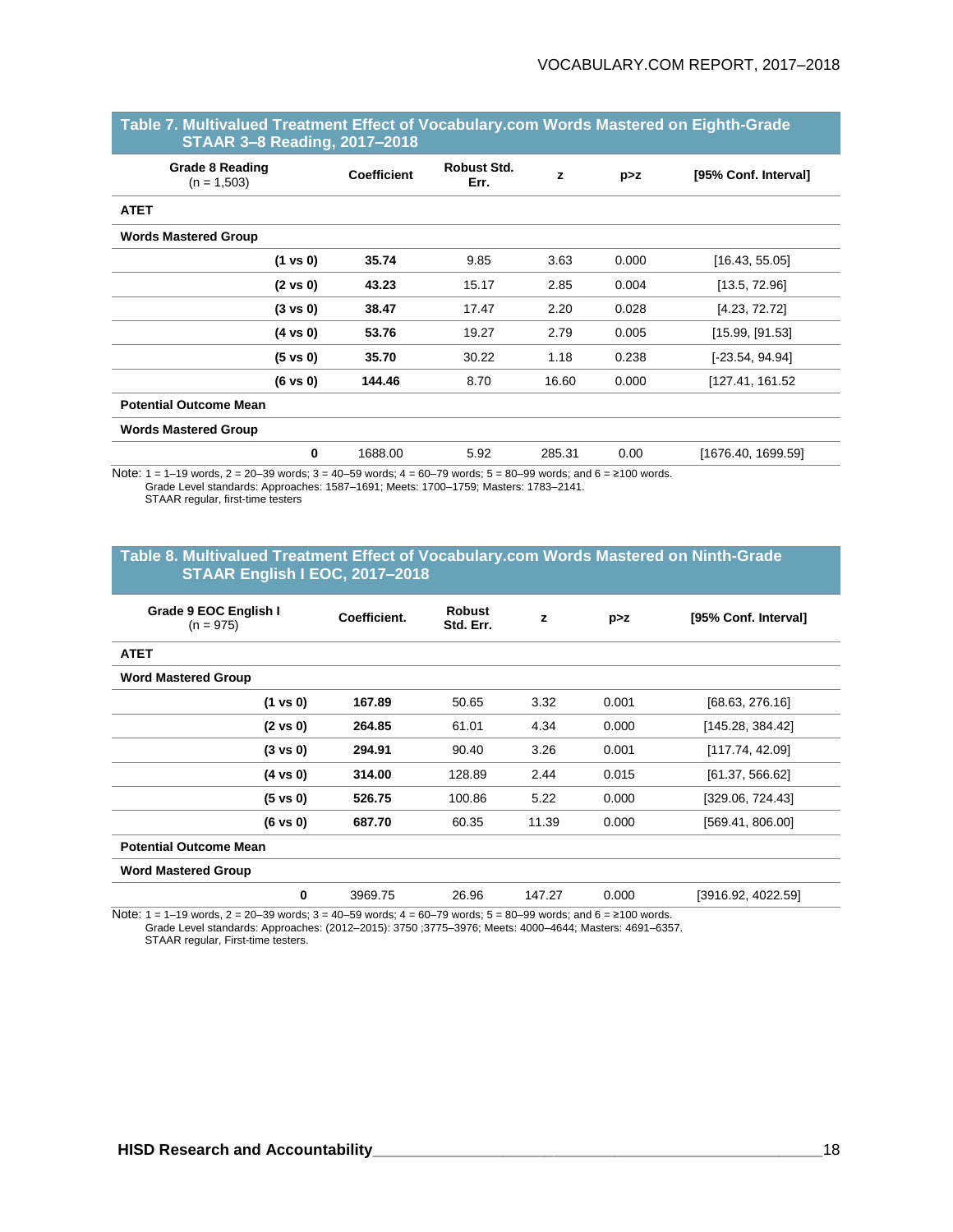#### **Table 9. Selected Predictors of Performance of HISD Sixth-Grade STAAR 3–8 Reading, 2017–2018**

| $2011 - 2010$                       |                    |             |                     |
|-------------------------------------|--------------------|-------------|---------------------|
| <b>Sixth Grade Reading</b>          | <b>Coefficient</b> | <b>Beta</b> | 95% CI              |
| <b>Constant</b>                     | 790.69**           |             | [548.63, 1032.76]   |
| <b>Words Mastered</b>               | 0.15               | 0.05        | $[-0.78, 1.08]$     |
| <b>Questions Answered Correctly</b> | 0.00               | 0.01        | $[-0.05, 0.05]$     |
| <b>Economically Disadvantaged</b>   | $-18.37$           | $-0.06$     | [-50.14, 13.39]     |
| At-Risk                             | $-15.16$           | $-0.05$     | $[-66.06, 35.75]$   |
| Special Ed.                         | $-92.95*$          | $-0.18*$    | $[-154.81, -31.10]$ |
| <b>LEP</b>                          | $-37.73$           | $-0.10$     | $[-87.66, 12.21]$   |
| G/T                                 | 35.49              | 0.12        | [-17.58, 88.56]     |
| <b>Prior Reading Score</b>          | $0.53**$           | $0.62**$    | [0.37, 0.68]        |
| F                                   | $56.1**$           |             |                     |
| Adjusted $R^2$ (%)                  | 85.3               |             |                     |
|                                     |                    |             |                     |

 $*$ p < .05;  $*$  $*$ p < .001

#### **Table 10. Selected Predictors of Performance of HISD Seventh-Grade STAAR 3–8 Reading, 2017–2018**

| <u>LVII LVIV</u>                    |                    |                |                   |
|-------------------------------------|--------------------|----------------|-------------------|
| <b>Seventh Grade Reading</b>        | <b>Coefficient</b> | <b>Beta</b>    | 95% CI            |
| <b>Constant</b>                     | 885.12**           | $\blacksquare$ | [650.02, 1120.19] |
| <b>Words Mastered</b>               | $-0.16$            | -0.06          | $[-0.60, 0.29]$   |
| <b>Questions Answered Correctly</b> | 0.00               | 0.02           | $[-0.02, 0.02]$   |
| <b>Economically Disadvantaged</b>   | -6.32              | $-0.02$        | $-36.39, 23.74$   |
| At-Risk                             | $-34.57$           | $-0.12$        | [-73.99, 4.48]    |
| Special Ed.                         | -18.45             | $-0.03$        | [-74.64, 37.74]   |
| <b>LEP</b>                          | $-57.19*$          | $-0.14*$       | [-99.22, -15.16]  |
| G/T                                 | 73.27**            | $0.24**$       | [35.18, 111.36]   |
| <b>Prior Reading Score</b>          | $0.49**$           | $0.50**$       | [0.35, 0.63]      |
| F                                   | 43.6**             |                |                   |
| Adjusted $R^2$ (%)                  | 71.2               |                |                   |
|                                     |                    |                |                   |

 $*$ p < .05;  $*$  $*$ p < .001